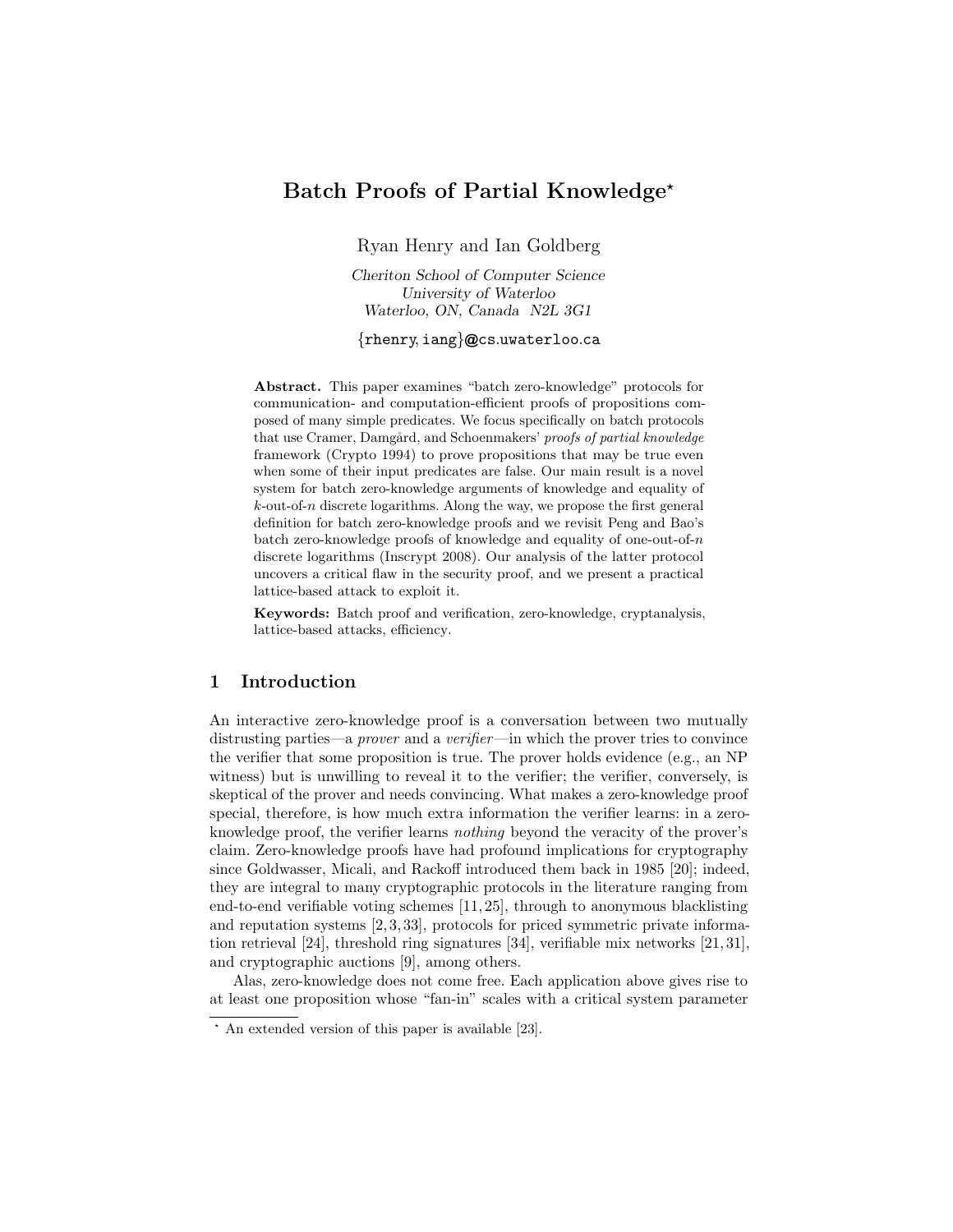(e.g., the global user count  $[11, 25, 34]$  $[11, 25, 34]$  $[11, 25, 34]$  $[11, 25, 34]$  $[11, 25, 34]$  or the size of a database  $[2, 3, 24, 33]$  $[2, 3, 24, 33]$  $[2, 3, 24, 33]$  $[2, 3, 24, 33]$  $[2, 3, 24, 33]$  $[2, 3, 24, 33]$  $[2, 3, 24, 33]$ ). Take for example a prover and a verifier that share generators  $g, h$  and a set of *n* pairs of group elements  $\{(g_i, h_i) = (g^{x_i}, h^{y_i}) \mid i \in [1, n]\}$  from some suitably chosen group G. The prover wishes to prove a proposition about this entire batch of predicates, such as "For each  $i \in [1, n]$ , I know  $x_i \in \mathbb{Z}_{|\mathbb{G}|}$  such that  $\log_g g_i = \log_h h_i = x_i$ " or "For some  $i \in [1, n]$ , I know  $x_i \in \mathbb{Z}_{|\mathbb{G}|}$  such that  $\log_g g_i = \log_h h_i = x_i$ ". The first ("AND") proposition naturally arises, e.g., in universally verifiable shuffling protocols for mix networks [\[31,](#page-15-5) §2.3], while the second ("OR") proposition arises, e.g., in coercion-resistant Internet voting when each voter must prove that she appears on the election roster  $[11, \S3.5]$  $[11, \S3.5]$ . In both cases, the standard zero-knowledge protocols scale linearly with the number of inputs n: the prover and verifier each compute  $\Theta(n)$  full-length exponentiations in G, the verifier sends  $\Theta(1)$  group elements to the prover, and the prover sends  $\Theta(n)$  group elements to the verifier. In 1998, Bellare, Garay, and Rabin [\[4,](#page-14-4) [5\]](#page-14-5) suggested batch verification techniques to reduce verification costs. Their "small exponents" batch verification test [\[5,](#page-14-5) §3.3] reduces the verifier's computation cost to just  $\Theta(1)$  full-length exponentiations and  $\Theta(\lambda n)$  multiplications in G. The quantity  $\lambda$  is a *soundness parameter*; perhaps  $\lambda = 40$  or 60 in practice.

Inspired by Bellare et al.'s small-exponent batch test, Peng, Boyd, and Dawson [\[30,](#page-15-7) §4.1] proposed a four-round *batch proof* of (complete) knowledge for the above "AND" proposition. The prover and verifier each compute just  $\Theta(1)$ full-length exponentiations and  $\Theta(\lambda n)$  multiplications in G, the prover sends  $\Theta(1)$  group elements to the verifier, and the verifier sends  $\Theta(1)$  group elements and  $\Theta(\lambda n)$  additional bits to the prover. More recently, Peng and Bao [\[28,](#page-15-8) §5.1] proposed a four-round batch proof of partial knowledge for the above "OR" proposition, which blends small-exponent batch testing with a special case of Cramer, Damgård, and Schoenmakers' proofs of partial knowledge [\[12\]](#page-14-6). The prover and verifier each compute just  $\Theta(1)$  full-length exponentiations and  $\Theta(\lambda n)$ multiplications in  $\mathbb{G}$ , and they each send and receive just  $\Theta(1)$  group elements and  $\Theta(\lambda n)$  additional bits. A handful of other papers [\[8,](#page-14-7)[15,](#page-14-8)[21,](#page-15-4)[24,](#page-15-2)[29,](#page-15-9)[31\]](#page-15-5) propose similar "batch proofs" with similar "sublinear" costs.

#### Our contributions.

- 1. We propose a novel system for batch zero-knowledge arguments of knowledge and equality of k-out-of-n discrete logarithms for fixed  $k \in [1, n]$ . As special cases, we obtain batch "AND" proofs  $(n\text{-out-of-}n)$  and batch "OR" proofs (one-out-of-n). Our protocol has similar costs to the protocols of Peng et al. [\[30,](#page-15-7)  $\S 4.1$ ] and of Peng and Bao [\[28,](#page-15-8) §5.1].
- 2. We present a practical, lattice-based attack on the soundness of Peng and Bao's protocol for batch zero-knowledge proofs of knowledge and equality of one-out-of-n pairs of discrete logatarithms. We provide a fix that uses  $all$ -but-k mercurial commitments [\[22\]](#page-15-10), a variant of mercurial vector commitments [\[10\]](#page-14-9) with a strengthened binding property.
- **3.** We propose formal definitions for *batch zero-knowledge* proofs and proofs of knowledge. Prior treatments of batch proofs have been informal and ad hoc. Our new definitions address this with a conciseness property describing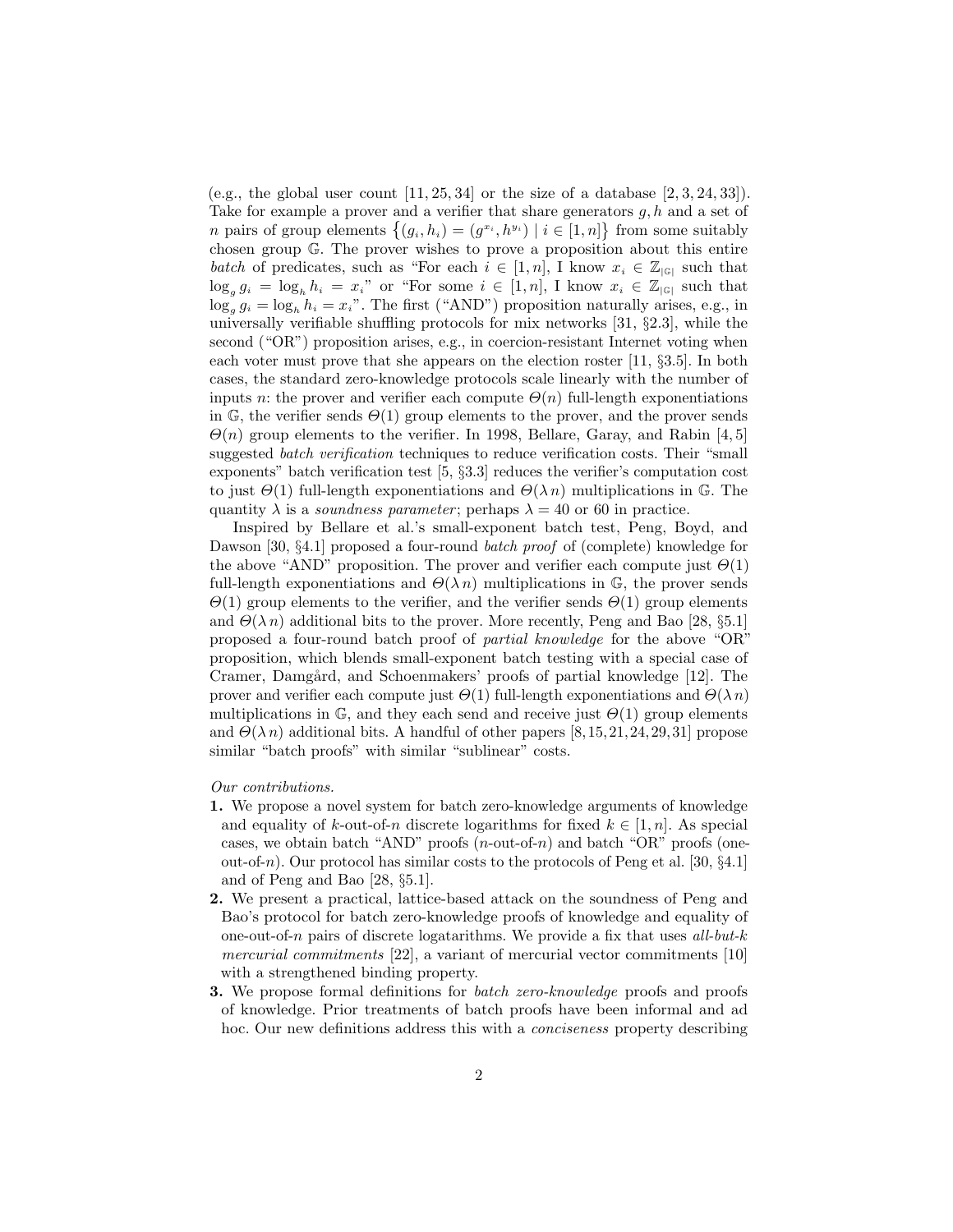the asymptotic performance of a "batch" protocol relative to one formed by sequential composition of corresponding single-instance protocols.

Outline. We examine Peng and Bao's [\[28,](#page-15-8)  $\S 5.1$ ] batch "OR" protocol in  $\S 2$  $\S 2$  and describe a practical attack on its soundness (the full details of which are in the extended version of this paper [\[23,](#page-15-6) Appendix A]). In §[3,](#page-4-0) we discuss using all-but-k mercurial commitments [\[22\]](#page-15-10) to repair Peng and Bao's protocol. In §[4,](#page-5-0) we propose our formal definitions for batch zero-knowledge proofs and batch zero-knowledge proofs of knowledge. Our new batch protocol follows in §[5.](#page-9-0) We list some potential applications in §[6](#page-12-0) and conclude in §[7.](#page-13-1)

## <span id="page-2-0"></span>2 Peng and Bao's batch proof protocol

The following protocol is due to Peng and Bao [\[28,](#page-15-8) §5.1]; they call it "batch ZK proof and verification of 1-out-of-n equality of logarithms". The protocol incorporates Bellare et al.'s small-exponent batch testing [\[5,](#page-14-5) §3.3] into both the proof and verification phases of an otherwise standard sigma protocol for proving knowledge and equality of one-out-of-n pairs of discrete logarithms. Both the prover P and verifier V know the same two generators  $g, h$  of an order-p group  $\mathbb{G}$ and a set of *n* pairs of group elements  $\{(g_i, h_i) | i \in [1, n]\}$ , but only P knows an index  $j \in [1, n]$  and exponent  $x_j \in \mathbb{Z}_p^*$  such that  $\log_g g_j = \log_h h_j = x_j$ . The goal of the protocol is for P to convince V that she knows such a  $(j, x<sub>i</sub>)$  pair without revealing any additional information. For ease of notation below, we define  $H = [1, n] \setminus \{j\}$  for the  $(j, x<sub>j</sub>)$  pair that honest P is proving knowledge of. We also introduce a *soundness parameter*  $\lambda \in \mathbb{N}$ , which tunes the cost versus soundness trade off in small-exponent batch testing.

#### <span id="page-2-1"></span>Protocol 1. (Peng & Bao's Batch Proof of Partial Knowledge [\[28,](#page-15-8) §5.1]).

- **V1:** Choose  $t_i \in_R [0, 2^{\lambda} 1]$  for each  $i \in [1, n]$ . Send  $(t_1, \ldots, t_n)$  to P.
- **P2:** Receive  $(t_1, \ldots, t_n)$  from V. Choose  $r \in_R \mathbb{Z}_p^*$  and  $c_i \in_R [0, 2^{\lambda} 1]$  for each  $i \in H$ . Compute  $a = g^r \prod_{i \in H} g_i^{c_i t_i}$  and  $b = h^r \prod_{i \in H} h_i^{c_i t_i}$ . Send  $(a, b)$  to V.
- **V3:** Receive  $(a, b)$  from P. Choose  $c \in_R [0, 2^{\lambda} 1]$  and send it to P.
- **P4:** Receive c from V. Compute  $c_j = c \sum_{i \in H} c_i \mod 2^\lambda$  and  $v = r t_j c_j x_j \mod 2^\lambda$ p. Send  $(c_1, \ldots, c_n, v)$  to V.
- **V5:** Receive  $(c_1, \ldots, c_n, v)$  from P. Output "true" if and only if  $a \stackrel{\text{?}}{=} g^v \prod_{i=1}^n g_i^{c_i t_i}$ ,  $b \stackrel{\text{'}}{=} h^v \prod_{i=1}^n h_i^{c_i t_i}$ , and  $c \stackrel{\text{'}}{=} \sum_{i=1}^n c_i \pmod{2^{\lambda}}$ , otherwise output "false".

Some remarks about Protocol [1](#page-2-1) are in order. Perhaps surprisingly, we observe that V speaks before P does. What V sends to P in Step V1 is a list of short exponents for small-exponent batch testing. Step P2 ostensibly forces P to commit to an index j (such that  $H = [1, n] \setminus \{j\}$ ) and to  $\{c_i \mid i \in H\}$ ; if so, then V choosing  $c \in_R [0, 2^{\lambda} - 1]$  in Step V3 is equivalent to V choosing the missing  $c_j \in_R [0, 2^{\lambda} - 1]$ for P in Step P4, which is exactly what we want for good soundness. It is trivial to verify that the protocol is complete; i.e., that honest P always convinces honest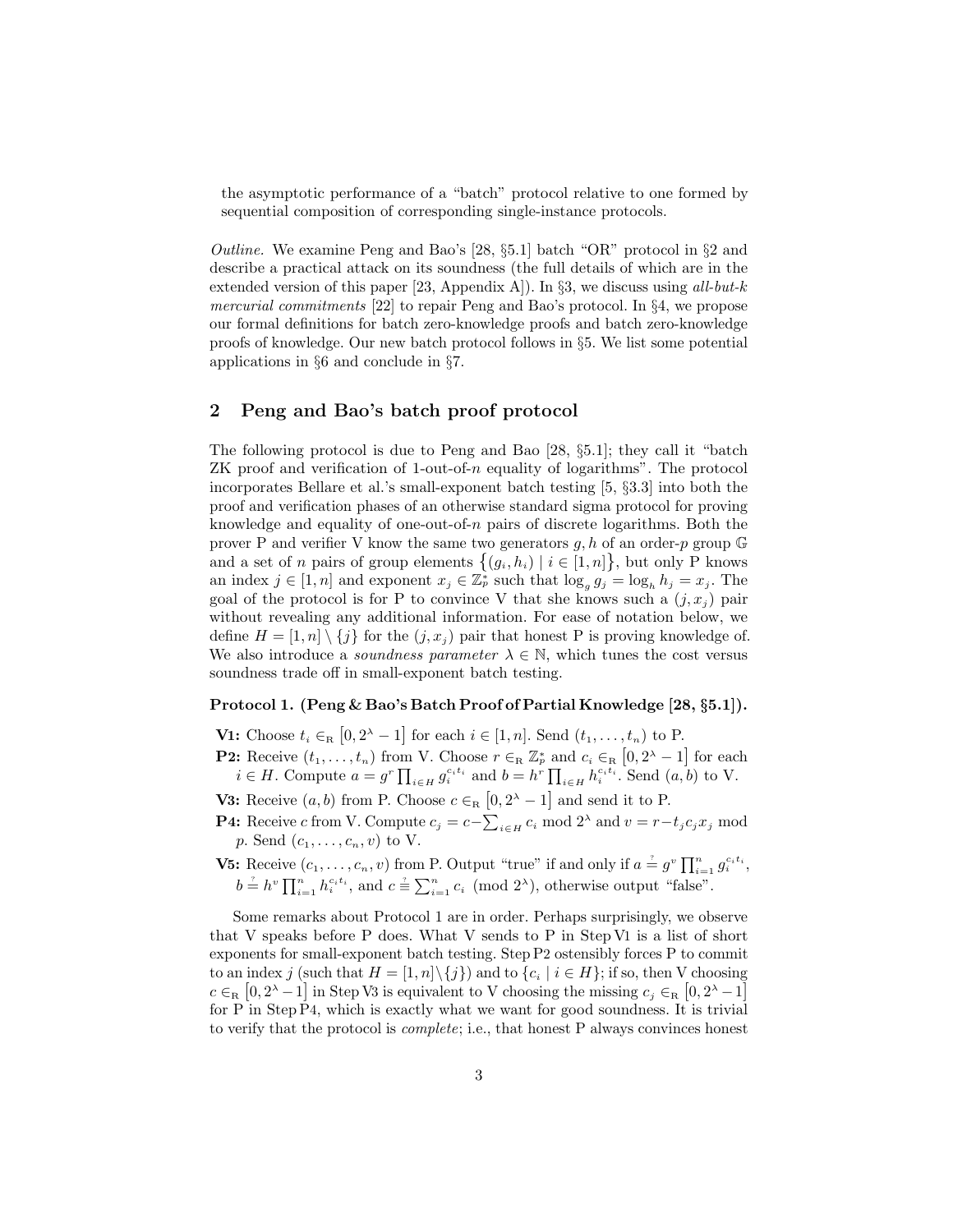V. Theorem 1 in Peng and Bao's paper [\[28\]](#page-15-8) states that "Soundness in [the above protocol] only fails with an overwhelmingly small probability [in the soundness parameter  $\lambda$ ]." Their soundness proof works by computing an upper bound of  $1/2^{\lambda}$  on the probability that the verification equations hold if  $\log_g g_j \neq \log_h h_j$ , given the following two implicit assumptions: 1) P committed to  $H = [1, n] \setminus \{j\}$ and to  $\{c_i \mid i \in H\}$  in Step P2, and 2) V chose c and (hence,  $c_j$ ) uniformly at random from  $[0, 2<sup>\lambda</sup> - 1]$  in Step V3. However, it is easy to see that the pair  $(a, b)$ of "commitments" that P computes and sends to V in Step P2 does not bind her to using  $H = [1, n] \setminus \{j\}$ ; hence, the first implicit assumption in Peng and Bao's soundness proof is not guaranteed to hold when P is dishonest. Dishonest P can exploit this observation to pass the verification equations even when the claimed equality of logarithms is false.

We give a high-level description of the attack below; interested readers can find further details in the extended version of this paper [\[23,](#page-15-6) Appendix A].

Overview of the attack. Suppose that P knows several  $(x_j, y_j)$  pairs such that  $(g_j, h_j) = (g^{x_j}, h^{y_j})$  but  $x_j \not\equiv y_j \pmod{p}$  for any of the known pairs. Partition the interval  $[1, n]$  into two sets H and S, where S is a subset of indices for which P knows the above pair of discrete logarithms and H is a superset of indices for which she does not. (Note that in some reasonable settings P may know every such pair.) In Step P2, P computes  $(a, b)$  using this new H so that when V sends c to P in Step V3, P has  $|S| - 1$  extra degrees of freedom to compute her response in Step P4. In particular, to find the missing  $\{c_j | j \in S\}$  she solves the following system of two linear equations in  $k = |S|$  unknowns:

<span id="page-3-0"></span>
$$
0 \equiv \sum_{j \in S} c_j t_j (x_j - y_j) \pmod{p}, \text{ and } (1)
$$

<span id="page-3-2"></span>
$$
c' \equiv \sum_{j \in S} c_j \pmod{2^{\lambda}},\tag{2}
$$

where  $c' = c - \sum_{i \in H} c_i \mod 2^{\lambda}$ . Equation [\(1\)](#page-3-0) implies  $\sum_{j \in S} c_j t_j x_j \equiv \sum_{j \in S} c_j t_j y_j$ (mod p); hence, if P sets  $v = r - \sum_{j \in S} c_j t_j x_j \mod p$  in Step P4, then  $(c_1, \ldots, c_n, v)$ will satisfy each verification equation in Step V5. Of course, if P just naively solves the above system of equations and obtains a solution  ${c_i | j \in S}$  containing  $c_{j'} \geq 2^{\lambda}$  for some  $j' \in S$ , then V may notice that P is cheating. Therefore, what P really wants to do is find a solution to the above system subject to the additional restriction that  $0 \leq c_j < 2^{\lambda}$  for all  $j \in S$ .

A counting argument suggests that such "suitably small" solutions are plentiful whenever  $k \cdot \lambda$  is "sufficiently large" compared to  $\lg p$ <sup>[1](#page-3-1)</sup> If **X** is an instance of the above system induced by some real interaction between P and honest V, then we heuristically expect the distribution of solutions of  $X$  to be uniform among all possible  $\langle c_{j_1}, \ldots, c_{j_k} \rangle \in (\mathbb{Z}_p)^k$ ; in particular, we expect the proportion

<span id="page-3-1"></span><sup>&</sup>lt;sup>1</sup> Recall that  $k = |S|$  is a lower bound on the number of exponent pairs that P knows and that  $\lambda$  is the soundness parameter. Larger values of  $\lambda$  are *supposed* to result in better soundness; however, what we find is just the opposite: larger values of  $\lambda$  only make suitably small solutions more numerous and easier for P to find.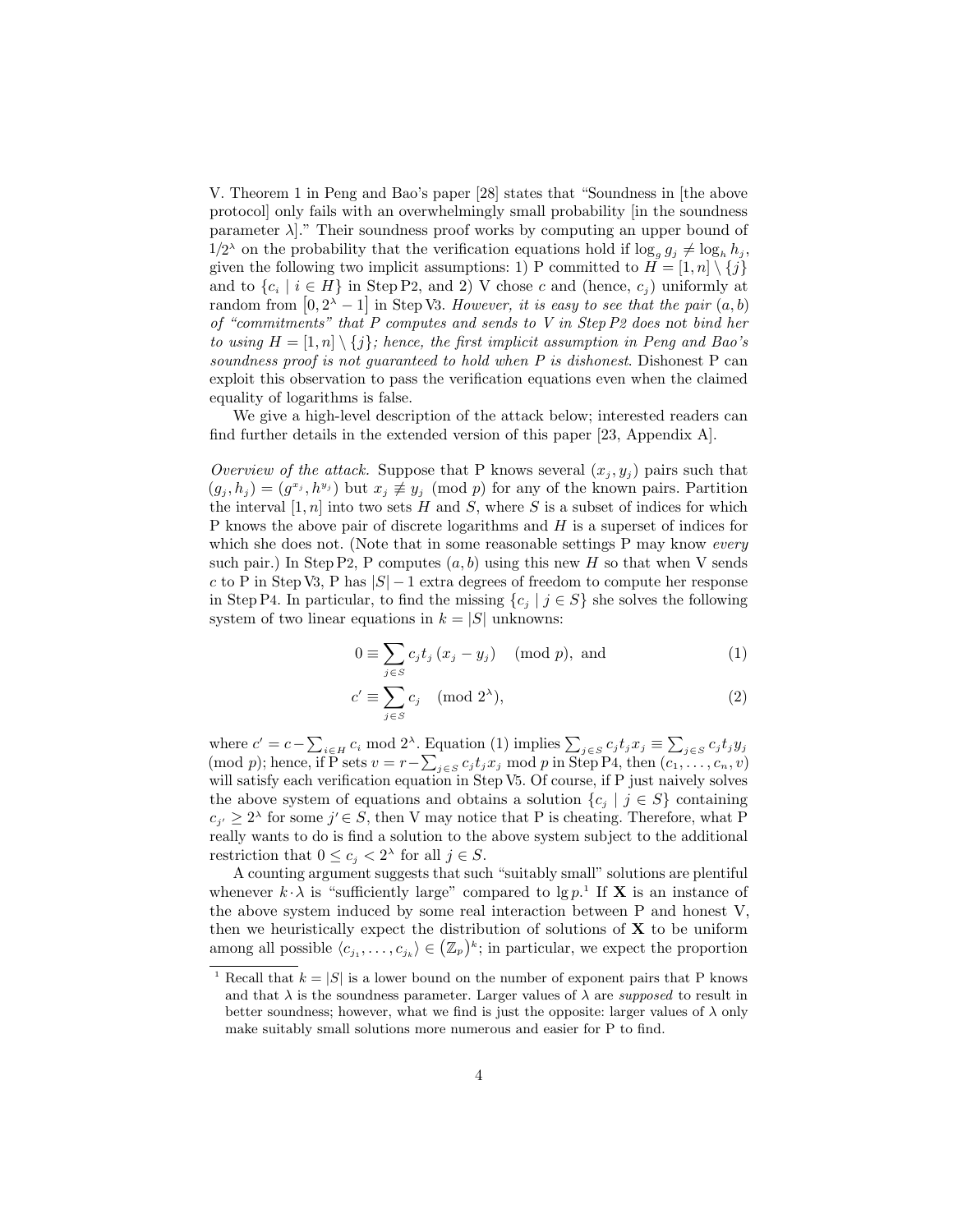of solutions that are suitably small to be about  $(2^{\lambda}/p)^{k}$ . Now, only  $p^{k-1}$  of the  $\langle c_{j_1},\ldots,c_{j_k}\rangle\in (\mathbb{Z}_p)^k$  can satisfy Equation [\(1\)](#page-3-0), and of these only about  $p^{k-1}/2^\lambda$  can simultaneously satisfy Equation  $(2)$ . This leads us to conclude that **X** has around  $(p^{k-1}/2^{\lambda})(2^{\lambda}/p)^k = (2^{\lambda})^{k-1}/p$  suitably small solutions. In the extended version of this paper [\[23,](#page-15-6) Appendix A], we discuss how P can find one of these solutions by solving a short vector search problem in a particular lattice of dimension  $k + 3$ . When  $k$  is reasonably small, P can use a standard basis reduction algorithm, such as Lenstra-Lenstra-Lovász (LLL)  $[27]$ , to find a suitably small solution quickly. For example, setting  $\lambda = 40$  and letting  $\lg p \approx 160$ , P only needs to know about  $k = 5$  exponent pairs to find a suitably small solution, on average.

### <span id="page-4-0"></span>3 All-but- $k$  mercurial commitments

Our attack on Protocol [1](#page-2-1) is possible because P can wait until after she sees the challenge c in Step P4 to choose  $k > 1$  of the  $c_i$ . If the "commitment" in Step P2 actually bound P to using  $H = [1, n] \setminus \{j\}$  and  $\{c_i \mid i \in H\}$ , then Peng and Bao's upper bound of  $1/2^{\lambda}$  on the protocol's soundness error would hold. For a direct fix, we therefore desire a special commitment that will (i) force P to commit to all but one component of  $\langle c_1, \ldots, c_n \rangle$  in Step P2 and (ii) let P specify an arbitrary value for the missing component—without betraying its position—when she opens the commitment in Step P4. This, informally, is the binding and hiding guarantees that all-but-k mercurial commitments [\[22\]](#page-15-10) provide when  $k = 1$ . More generally, an all-but- $k$  mercurial commitment allows P to commit to an *arbitrary* subset of  $n - k$  components from a length-n vector so that she is bound to these  $n - k$  components but is still free to choose the k unspecified components prior to opening. V does not learn which components P chose before committing and which she chose after committing; V does, however, learn the total number  $k$  of non-committed components in the opening.

We refer the reader to Henry and Goldberg's paper [\[22\]](#page-15-10) for a more comprehensive exposition of all-but-k mercurial commitments, including formal statements of the security properties. For our own purposes, we use an abridged notation that abstracts away certain technical details.

Informal definition. An all-but-k mercurial commitment scheme is a 4-tuple of probabilistic polynomial-time (PPT) algorithms (ABK-Init, ABK-Commit, ABK-Open, ABK-Verify) that work as follows:

- ABK-Init outputs a common reference string PK for use in the other protocols.
- $-$  ABK-Commit<sub>PK</sub> outputs commitments to vectors in which some subset of components is as-of-yet unspecified.
- $-$  ABK-Open<sub>PK</sub> opens such commitments to fully specified vectors, explicitly revealing the number of components k not bound by the commitment.
- ABK-Verify<sub>PK</sub> verifies the output of ABK-Open<sub>PK</sub>, including the validity of  $k$ .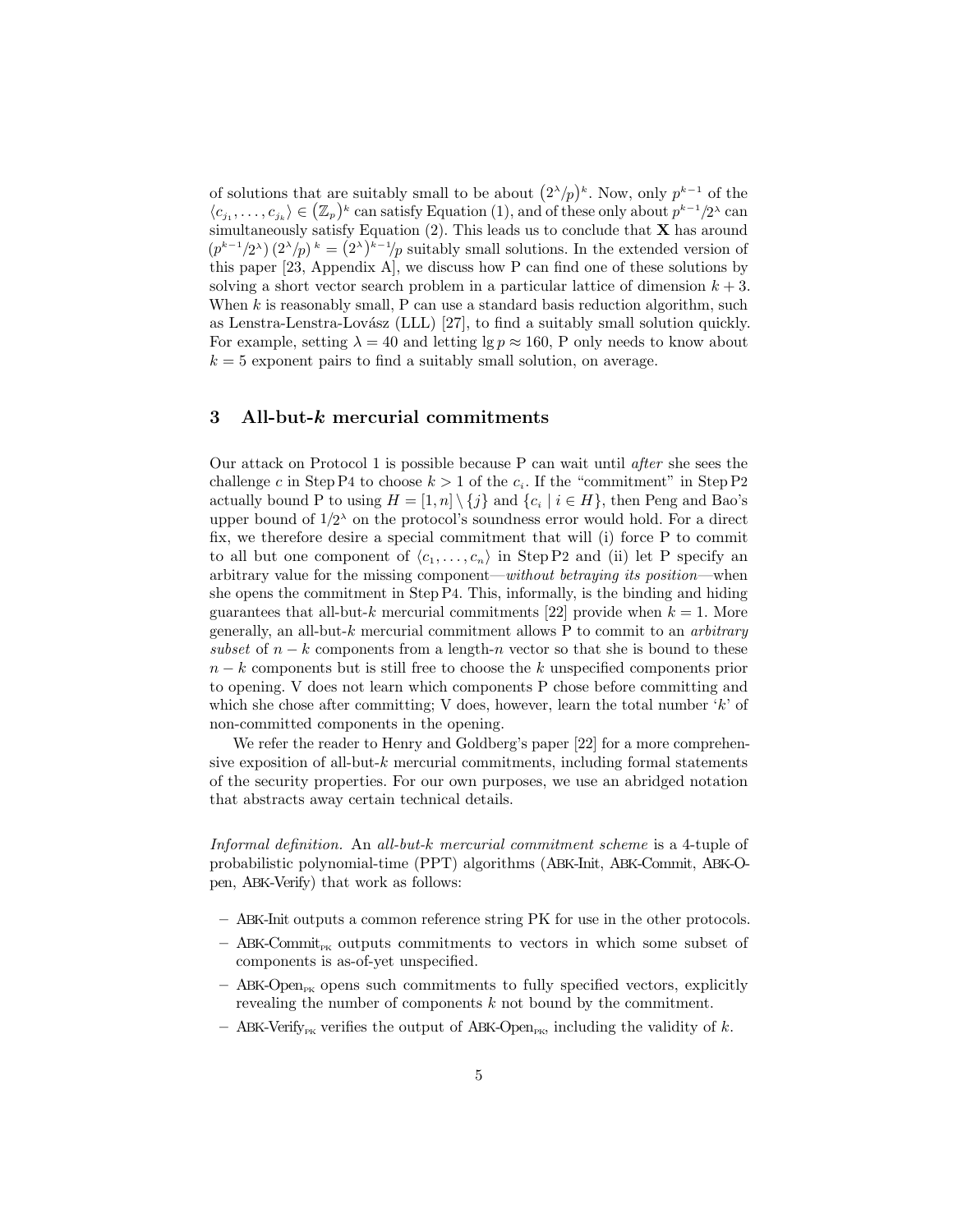Repairing Peng and Bao's protocol. Given secure all-but- $k$  mercurial commitments, it is straightforward to protect Protocol [1](#page-2-1) from attacks like the one in §[2.](#page-2-0) In Step P2, P commits to  $\langle c_i | i \in H \rangle$  for  $H = [1, n] \setminus \{j\}$ . After V sends c to P in Step V3, P computes the missing  $c_i$  as usual, then opens the above commitment to  $\langle c_1, \ldots, c_n \rangle$  as part of Step P4, proving as she does so that she chose only one of the  $c_i$  after committing in Step P2. Constructing a simulator and extractor for this augmented protocol is simple (and we give explicit simulator and extractor constructions for the generalized version in the extended version of this paper [\[23,](#page-15-6) Appendix B]); furthermore, the augmented protocol is still intuitively a "batch" protocol provided the all-but-k scheme satisfies certain efficiency requirements. In  $\S5$ , we let the parameter k vary and thereby generalize the repaired Peng-Bao protocol to a system for batch zero-knowledge arguments of knowledge and equality of k-out-of-n discrete logarithms for any  $k \in [1, n]$ . Our protocol (including the special case just outlined) appears to be the first such batch protocol for  $k \neq n$ .

### <span id="page-5-0"></span>4 Defining batch zero-knowledge proofs

Several papers (many of which we listed in the introduction [\[8,](#page-14-7) [15,](#page-14-8) [21,](#page-15-4) [24,](#page-15-2) [29,](#page-15-9) [31\]](#page-15-5)) propose protocols that implement what their respective authors refer to as "batch zero-knowledge proofs (of knowledge)". Regrettably, the community has no agreed upon definition of what constitutes a "batch" zero-knowledge proof. Prior works, consequently, justify the terminology using ad hoc arguments that contrast the communication cost (counted in terms of group elements transfers) and computation cost (counted in terms of full-length exponentiations) of their protocols with those of the most "obvious" protocols to implement proofs of the same propositions. (Peng et al. did suggest one definition for batch zero-knowledge proofs [\[30,](#page-15-7) Definition 1]; however, their definition fails to address asymptotic communication and computation costs, which we believe to be the key property differentiating the abovementioned "batch" proofs from their "non-batch" counterparts.) We therefore offer our own, very general definition for batch zero-knowledge proofs (of knowledge). We model our new definition after the standard zero-knowledge definitions (specifically, [\[18,](#page-14-10) Definition 3] and [\[6,](#page-14-11) Definition 3.1]), but add a new parameterized conciseness criterion that places asymptotic restrictions on how the communication and the computation costs of the interaction scale with respect to the size of the proposition under consideration. In particular, our conciseness criterion characterizes the asymptotic relationship between the number of predicates under consideration, the soundness (or knowledge) error of the proof, and the communication and computation cost of the resulting interaction.

Formal model. We model our prover P and verifier V as a pair of interactive functions and consider the interaction  $(P_x(y), V_x(z))$  that occurs when both functions take  $x = \langle x_1, \ldots, x_n \rangle$  as common input, P takes  $y = \langle y_1, \ldots, y_n \rangle$  as private input, and V takes string z as private auxiliary input. In general, some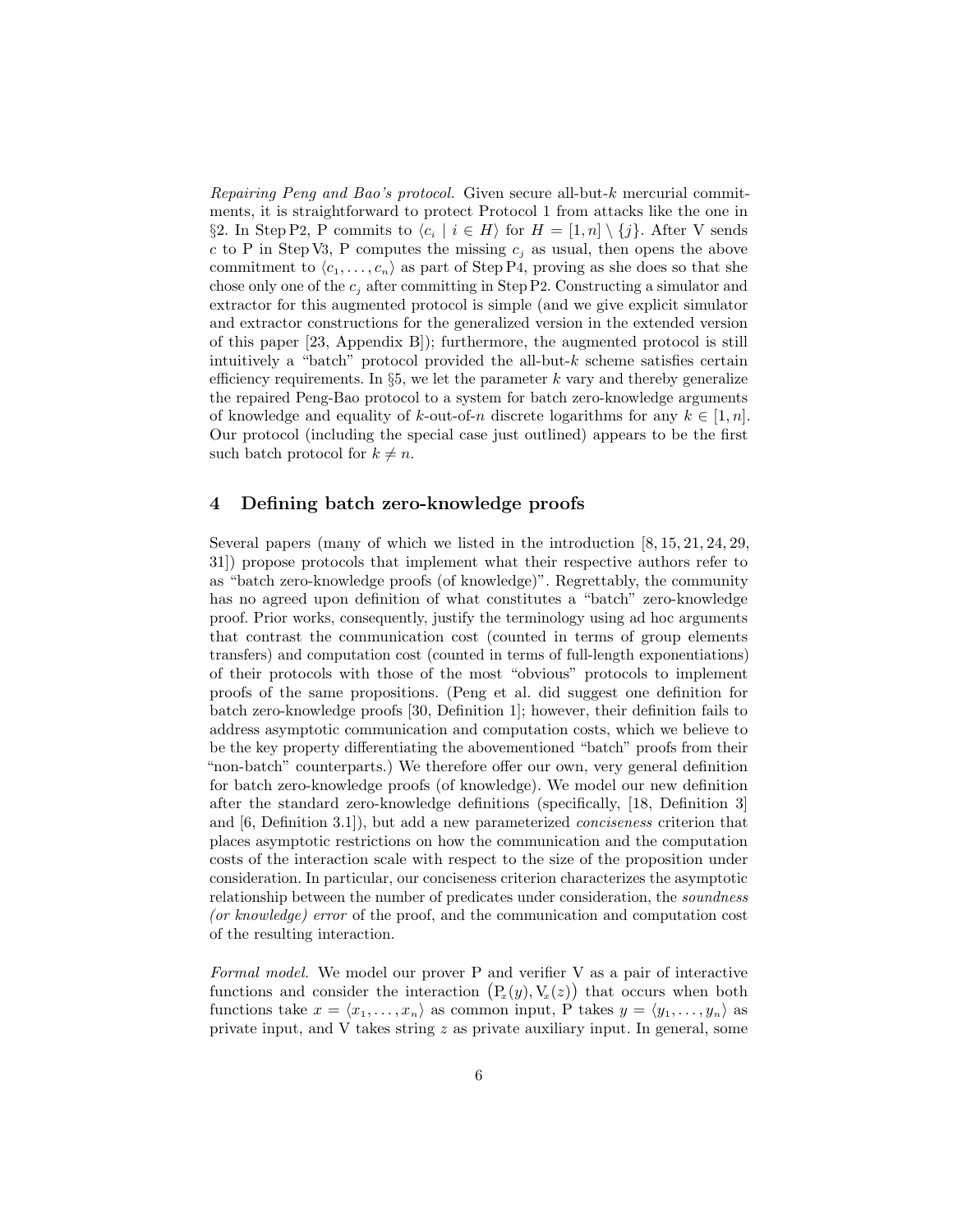(possibly trivial) subset of  $(x_i, y_i)$  pairs satisfy a given witness relation R and z encodes arbitrary prior knowledge of V, such as a set of transcripts from earlier interactions with P. (The *transcript* of an interaction  $(P_x(\cdot), V_x(z))$ , which is denoted by  $tr_{P,V}(x, z)$ , is the string-valued random variable that records V's inputs and all correspondence with P up to the end of an interaction.)

We let  $\varphi_R$  be the function that maps pairs of *n*-tuples  $(x, y)$  as above to *n*-bit strings in which the i<sup>th</sup> bit is 1 if and only if  $(x_i, y_i) \in R$ . Intuitively, we are interested in interactions  $(P_x(y), V_x(z))$  that implement zero-knowledge proofs of the proposition  $p(x, y)$  induced by R and a given language L in the following sense:  $p(x, y)$  is true if and only if  $\varphi_n(x, y) \in L$ . Note that the pair  $(L, R)$  uniquely determines the proposition p, and vice versa. For ease of notation below, we define the language of *n*-tuples induced by  $(L, R)$  as  $L_R = \{x \mid$  $\exists y$  for which  $\varphi_n(x, y) \in L$ . We parameterize the lengths of the  $x_i$  and  $y_i$  in a given interaction by  $\tau$ ; in particular, we assume throughout that the  $x_i$  are all  $\tau$ bits long and the  $y_i$  are all  $poly(\tau)$  bits long, where  $poly(\cdot)$  is some fixed polynomial. Let  $T = \{ (\{0,1\}^{\tau})^n \mid \tau, n \in \mathbb{N}_{\geq 1} \}$  denote set of *n*-tuples of fixed-length strings.

**Example.** For propositions  $p(x, y)$  asserting knowledge and equality of discrete logarithms, as in the actual protocols we consider in this paper,  $R = \{(x_i, y_i) =$  $((g_i, h_i), y_i) \in \mathbb{G}^2 \times \mathbb{Z}_p \mid \log_g g_i = \log_h h_i = y_i$ . If  $p(x, y)$  is the "AND" proposition, then L is the language of strings comprised entirely of 1s; if  $p(x, y)$  is the " $OR$ " proposition, then L is the language of strings with nonzero Hamming weight. For our own  $k$ -out-of-n proofs, L is the language of strings with Hamming weight at least k. Note that in general  $P$  is proving partial knowledge of witnesses for  $R$ , with the strings in  $L$  reflecting which subsets of witnesses P might actually know.

We now recall the standard notions of a *simulator* for verifier V, which we use to formalize what it means for  $(P_x(y), V_x(z))$  to be "zero-knowledge", and of a knowledge extractor for P, which we use to formalize what it means for  $(P_x(y), V_x(z))$  to be a "proof of knowledge".

**Definition 1.** A probabilistic function  $S_{V^*}$  is a *simulator* for verifier-language pair  $(V^*, L_R)$  if the probability ensembles  $\{\text{tr}_{P,V^*}(x, z)\}_{x \in L_R}$  and  $\{S_{V^*}(x, z)\}_{x \in L_R}$  are (computationally, statistically, or perfectly [\[17,](#page-14-12) Definitions 3,4]) indistinguishable, where  $S_{V^*}(x, z)$  is the string-valued random variable describing the output of  $S_{V^*}$ on input  $(x, z)$ .

An oracle machine for  $P^*$  is a function  $E^{P^*}$  that is endowed with rewinding black box oracle access to P<sup>\*</sup>. In other words,  $E^{P^*}$  is able to 1) submit arbitrary challenges to  $P^*$  and get truthful responses in a single time step, and 2) "rewind" P ∗ to a previous state to get several responses for the same input and random coin flips but different challenges. (Note that  $E^{P^*}$  is generally not privy to  $P^*$ 's inputs or internal state.)

**Definition 2.** Let  $\kappa: T \to [0, 1]$  and let  $q(x)$  denote the probability that V outputs "true" in  $(P_x^*(y), V_x(z))$ . An oracle machine  $E^{P^*}$  is a knowledge extractor (with knowledge error  $\kappa(\cdot)$ ) for the prover-language pair  $(P^*, L_R)$  if there exists a positive polynomial  $g(\cdot)$  such that, for all *n*-tuples  $x \in L_{\mathbb{R}}$ , if  $g(x) \geq \kappa(x)$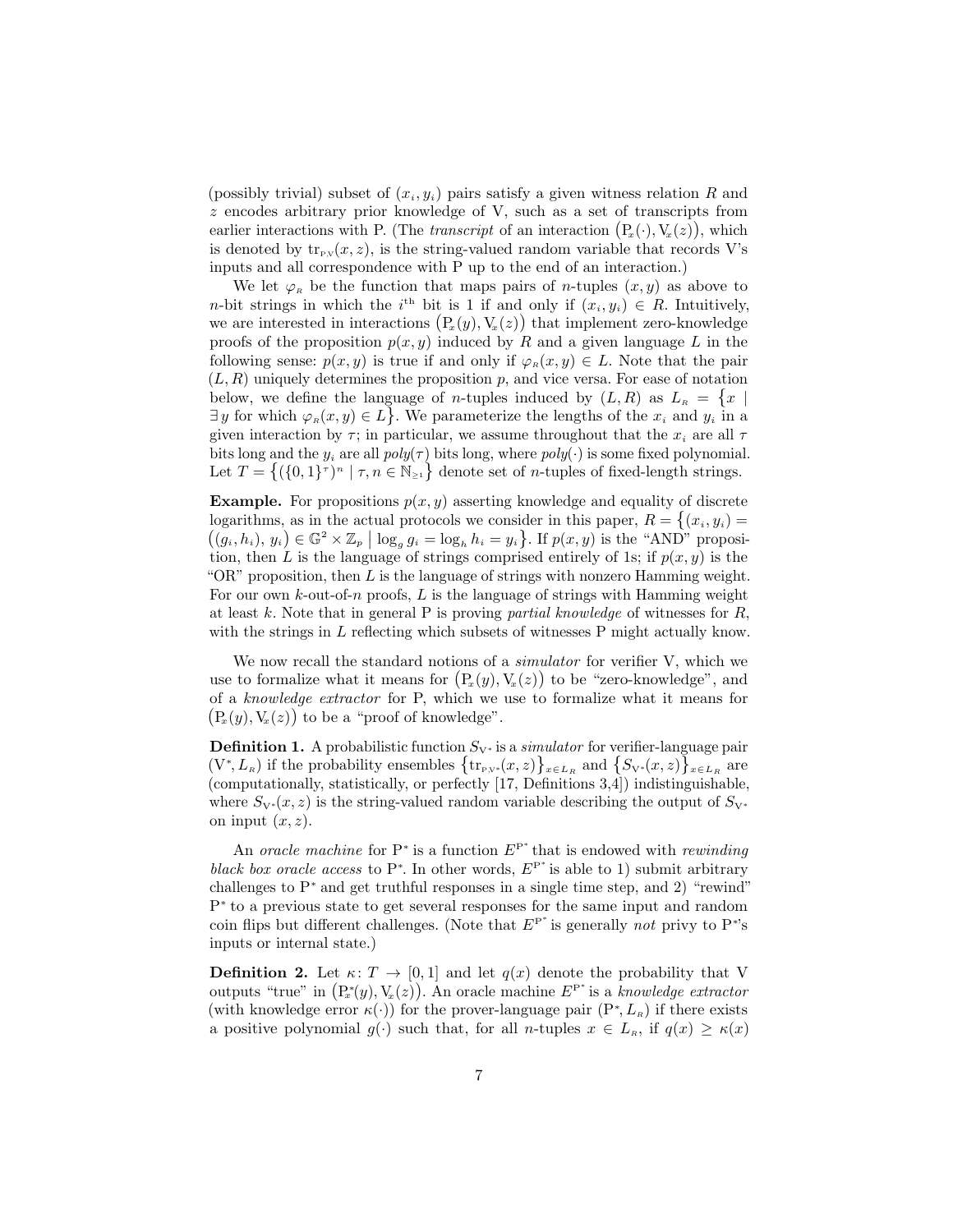then, with probability at least  $\frac{q(x)-\kappa(x)}{q(|x|)}$ ,  $E^{P^*}(x)$  outputs an *n*-tuple y' for which  $\varphi_{R}(x, y') \in L.$ 

Given the above definitions, we formally define what it means for a pair of interactive functions to implement a system of batch zero-knowledge proofs or a system of batch zero-knowledge proofs of knowledge for the language-relation pair  $(L, R)$ . What sets our Definition [3](#page-8-0) apart from the standard zero-knowledge definitions is that we include an explicit conciseness condition, which characterizes the cost of proving  $\varphi_R((x_1,\ldots,x_n),(y_1,\ldots,y_n)) \in L$  in terms of the cost of proving  $(x_1, y_1) \in R$ .

For example, consider an interactive protocol A between P and V in which, on common input  $x_0 \in \{0,1\}^{\tau}$ , P convinces V that there exists (or, perhaps, that it "knows") some  $y_0$  such that  $(x_0, y_0) \in R$ . Let  $a_0(\tau)$  and  $a_1(\tau)$  respectively denote the computation cost (for both P and V) and the bidirectional communication cost of A. Now, consider a second interactive protocol  $B$  between P and V in which, on common input  $x \in (\{0,1\}^{\tau})^n$ , P convinces V that there exists (or it "knows") some y such that  $\varphi_R(x, y) \in L$ . Let  $b_0(\tau, n)$  and  $b_1(\tau, n)$  respectively denote the computation cost (for both P and V) and the bidirectional communication cost of B. For a fixed pair of constants  $\alpha, \beta \in [0, 1]$ , we say that B is  $(\alpha, \beta)$ -concise if there exists a constant  $\delta > 0$  such that, for all  $\epsilon > 0$ , we have

$$
b_0(\tau, n) \in O(n^{\alpha}a_0(\tau) + n^{\beta + \epsilon}\tilde{a}_0(\tau))
$$
 for some  $\tilde{a}_0(\tau) \in o(a_0(\tau)^{1-\delta}),$ 

and

$$
b_1(\tau,n) \in O\big(n^{\alpha}a_1(\tau) + n^{\beta+\epsilon}\tilde{a}_1(\tau)\big) \text{ for some } \tilde{a}_1(\tau) \in o\big(a_1(\tau)^{1-\delta}\big).
$$

(That is, the computation cost and communication cost of B grow no faster than  $n^{\alpha}$  times the corresponding cost of A plus at most about  $n^{\beta}$  times some function that grows at least polynomially slower than the corresponding cost of A as  $\tau$  grows large. The  $\epsilon$  and  $\delta$  factors are present so that we may ignore the contribution of polylogarithmic terms.) Recalling that  $\alpha, \beta \in [0, 1]$ , we call B a batch proof (of knowledge) for  $(L, R)$  if it is  $(\alpha, \beta)$ -concise for any  $\alpha < 1$ , or, very roughly, if the cost of the protocol grows slower than n times the cost of  $A$  as we let both *n* and  $\tau$  tend to infinity.

#### Example.

1. Consider Peng et al.'s protocol for proofs of complete knowledge [\[30,](#page-15-7) §4.1], our repaired version of Peng and Bao's protocol in §[3](#page-4-0) for proofs of partial knowledge, and the forthcoming protocol in §[5](#page-9-0) for proofs of partial knowledge. In each, we find that  $a_0(\tau) \in \Omega(\tau^2 \lg^2 \tau)$  and  $a_1(\tau) \in \Omega(\tau)$  while, for all  $\epsilon > 0$  and for any soundness parameter  $\lambda \in \mathbb{N}$ , we find that  $b_0(\tau, n) \in O(a_0(\tau) + n^{1+\epsilon}\lambda \tau \lg^2 \tau)$  and  $b_1(\tau, n) \in O(a_1(\tau) + n \lambda)$ .<sup>[2](#page-7-0)</sup> For any fixed  $\delta < 1/2$ , we have that  $\tilde{a}_0(\tau) = \lambda \tau \lg^2 \tau \in$  $o(a_0(\tau)^{1-\delta})$  and  $\tilde{a}_1(\tau) = \lambda \in o(a_1(\tau)^{1-\delta})$ , and therefore each of these protocols is  $(0, 1)$ -concise; moreover, since  $\alpha = 0 < 1$ , each protocol satisfies our conciseness criterion for a batch proof of knowledge.

<span id="page-7-0"></span><sup>&</sup>lt;sup>2</sup> We assume here that multiplication in  $\mathbb{G}$  requires  $O(\tau \lg \tau \lg \lg \tau) \in O(\tau \lg^2 \tau)$  bit operations using the Fast Fourier Transform (FFT) [\[14\]](#page-14-13).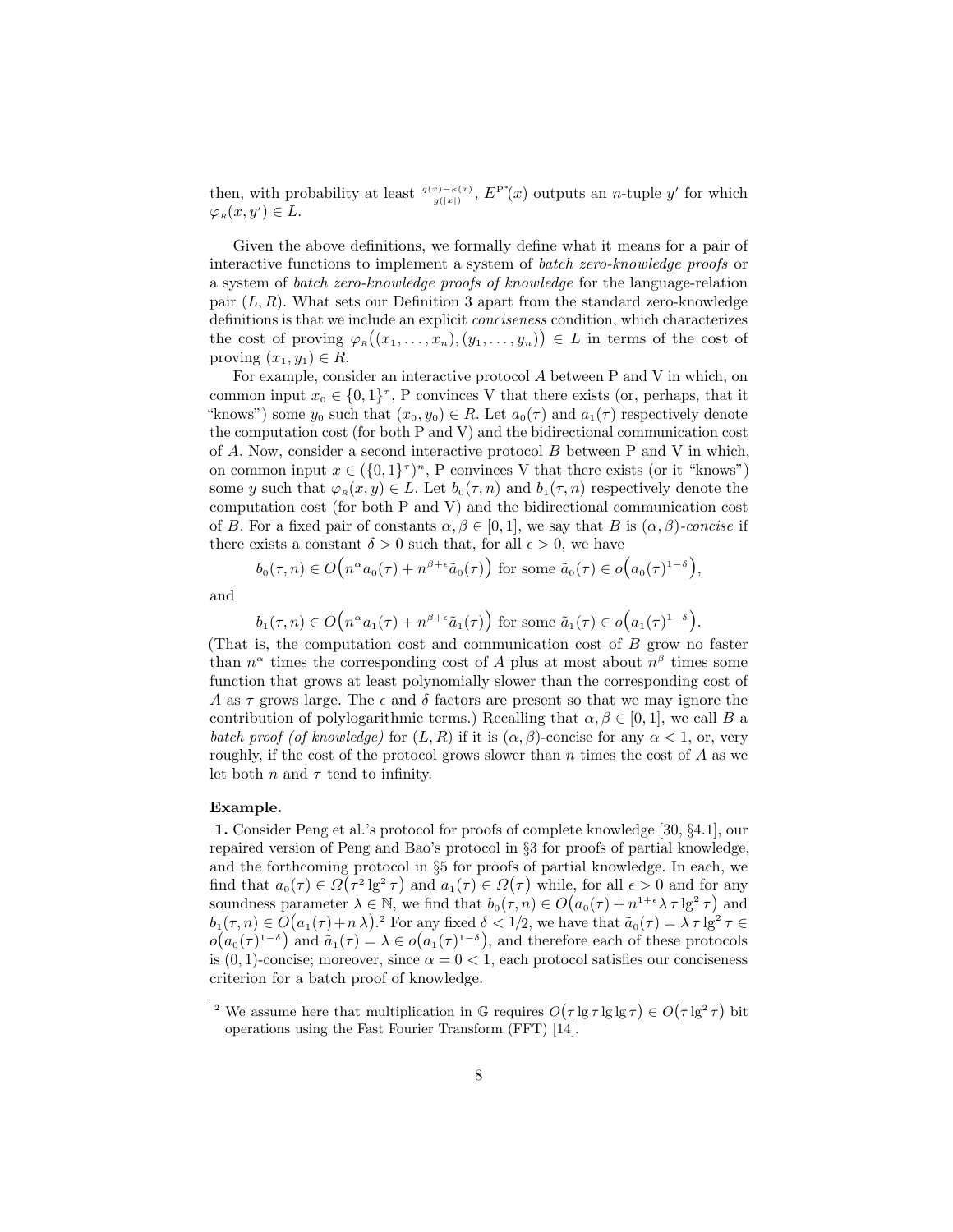2. Brands, Demuynck, and De Decker describe a protocol [\[8,](#page-14-7) §3.4] to prove that a given commitment commits to a different value than every other commitment on a list. As in the previous example, we find that  $a_0(\tau) \in \Omega(\tau^2 \lg^2 \tau)$  and  $a_1(\tau) \in$  $\Omega(\tau)$  but, in this case, we have  $b_0(\tau, n) \in O(n^{1/2}\tau^2 \lg^2 \tau)$  and  $b_1(\tau, n) \in O(n^{1/2}\tau)$ . Thus, letting  $\delta = 1/2$  and letting  $\tilde{a}_0(\tau)$  and  $\tilde{a}_1(\tau)$  be arbitrary constant functions, we see that Brands et al.'s protocol is  $(\frac{1}{2}, 0)$ -concise; moreover, since  $\alpha = \frac{1}{2} < 1$ , it satisfies our conciseness criterion for a batch proof.

<span id="page-8-0"></span>Definition 3. (System of batch zero-knowledge proofs (of knowledge)). Let  $\Lambda: \mathbb{N} \to \mathbb{N}$  be a nondecreasing *soundness function* and let  $\alpha, \beta \in [0,1]$  be constants such that  $\alpha < 1$ . An interactive protocol  $(P_x(y), V_x(z))$  is a system of  $(\alpha, \beta, \Lambda)$ -batch zero-knowledge proofs for the language-relation pair  $(L, R)$  if there exists a negligible function  $\varepsilon_0 : \mathbb{N} \to \mathbb{R}$  for which  $(P_x(y), V_x(z))$  satisfies each of the following four conditions.

- 1. Complete: For any  $n \in \mathbb{N}$  and pair  $(x, y)$  such that  $\varphi_R(x, y) \in L$ , if y is input to honest P and  $x$  is input to P and honest V, then V outputs "true".
- **2.** (Unconditionally) sound: For every (possibly malicious) prover  $P^*$ ,  $\tau \in \mathbb{N}$ ,  $n \in \mathbb{N}$ , and  $x \in (\{0,1\}^{\tau})^n \setminus L_{\kappa}$ , if P<sup>\*</sup> and honest V receive x as common input then, with probability at least  $1 - \varepsilon_0(\Lambda(\tau))$ , V outputs "false".
- 3. (General) zero-knowledge: For every (possibly malicious) PPT verifier V<sup>\*</sup>, there exists a PPT simulator  $S_{V^*}$  for  $(V^*, L_R)$ .
- **4.**  $(\alpha, \beta)$ -concise: If  $a_0(\tau)$  and  $a_1(\tau)$  respectively denote the computation and communication cost of  $(P_x(y), V_x(z))$  when n is fixed as 1, then there exists some constant  $\delta > 0$  and functions  $\tilde{a}_0(\tau) \in o(a_0(\tau)^{1-\delta})$  and  $\tilde{a}_1(\tau) \in$  $o(a_1(\tau)^{1-\delta})$  such that, for every  $\epsilon > 0$ , we have that
	- **a.** for every (possibly malicious) PPT verifier  $V^*, \tau \in \mathbb{N}$ , and pair  $(x, y)$  such that  $\varphi_R(x, y) \in L$ , if y is input to honest P and x is input to P and V<sup>\*</sup>, then P runs in  $O(n^{\alpha}a_0(\tau)+n^{\beta+\epsilon}\tilde{a}_0(\tau))$  time and sends  $O(n^{\alpha}a_1(\tau)+n^{\beta+\epsilon}\tilde{a}_1(\tau))$ bits to V; and
	- **b.** for every (possibly malicious) prover  $P^*$ ,  $\tau \in \mathbb{N}$ , and *n*-tuple x, if x is input to P<sup>\*</sup> and honest V, then V runs in  $O(n^{\alpha}a_0(\tau) + n^{\beta+\epsilon}\tilde{a}_0(\tau))$  time and sends  $O(n^{\alpha}a_1(\tau) + n^{\beta+\epsilon}\tilde{a}_1(\tau))$  bits to P<sup>\*</sup>.

If  $(P_x(y), V_x(z))$  additionally satisfies the following condition, then it is a system of  $(\alpha, \beta, \Lambda)$ -batch zero-knowledge proofs of knowledge for  $(L, R)$ .

5. (Unconditionally) knowledge extractable: There exists an oracle machine E and function  $\kappa: T \to [0, 1]$  such that, for every (possibly malicious) prover  $P^*$ ,  $E^{P^*}$  is an expected PPT knowledge extractor for  $(P^*, L_R)$  with knowledge error  $\kappa(\cdot) \leq \varepsilon_0(\Lambda(\tau)).$ 

We also consider the following two (standard) relaxations of the above definition. First, if  $(P_r(y), V_r(z))$  satisfies Conditions 1, 2, 4 (and 5) as stated above, but it only satisfies the weaker Condition 3b as stated below (instead of Condition 3), then it is a system of *honest-verifier*  $(\alpha, \beta, \Lambda)$ -batch zero-knowledge proofs (of knowledge) for  $(L, R)$ .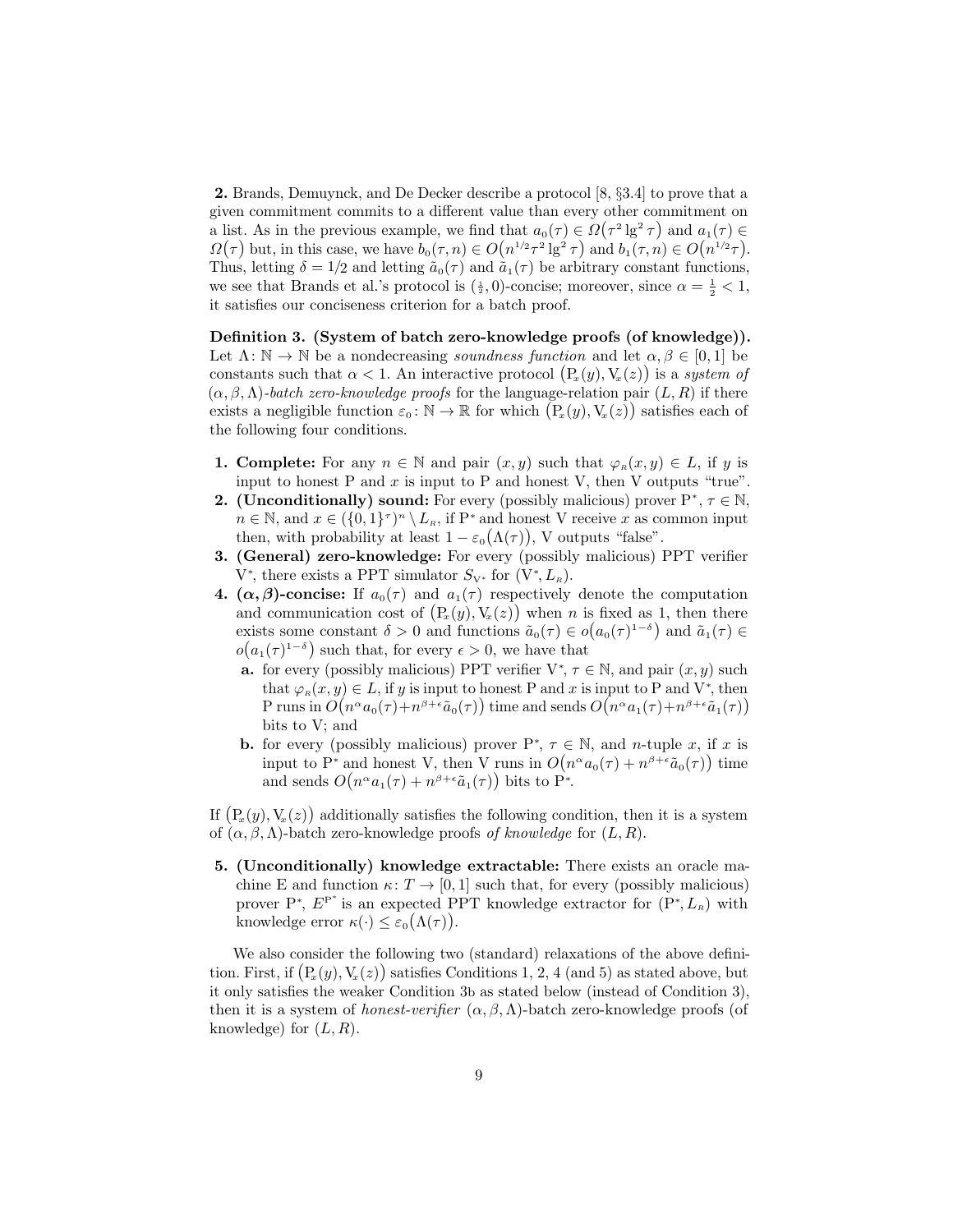**3b.** (Honest-verifier) zero-knowledge: There exists a PPT simulator  $S_V$  for  $(V, L_R)$ , where V is the *honest verifier*.

If there exists a negligible function  $\varepsilon_1 : \mathbb{N} \to \mathbb{R}$  for which  $(P_x(y), V_x(z))$  satisfies Conditions 1, 3[b], and 4 as stated above, but only satisfies the weaker Conditions 2b (and 5b) as stated below, then it is a computationally convincing system of [honest-verifier]  $(\alpha, \beta, \Lambda)$ -batch zero-knowledge *arguments* (of knowledge) for  $(L, R)$ .

- 2b. (Computationally) sound: For every (possibly malicious) PPT prover  $P^*$ , there exists a constant  $\tau_0$  such that, for every  $\tau > \tau_0$  and  $n \in \mathbb{N}$ , if P<sup>\*</sup> and honest V receive  $x \in (\{0,1\}^{\tau})^n \setminus L_{\kappa}$  as common input then, with probability at least  $1 - \varepsilon_0(\Lambda(\tau)) - \varepsilon_1(\tau)$ , V outputs "false".
- 5b. (Computationally) knowledge extractable: There exists an oracle machine  $E^{P^*}$  and function  $\kappa: T \to [0, 1]$  such that, for every (possibly malicious) PPT prover P<sup>\*</sup>, there exists a constant  $\tau_0$  such that, for every  $\tau > \tau_0$  and  $n \in \mathbb{N}, E^{P^*}$  is an expected PPT knowledge extractor for  $(P^*, L_R)$  with knowledge error  $\kappa(\cdot) \leq \varepsilon_0(\Lambda(\tau)) + \varepsilon_1(\tau)$ .

# <span id="page-9-0"></span>5 Batch proof of knowledge and equality of  $k$ -out-of-n pairs of discrete logarithms

Our new protocol draws inspiration from the repaired version of Peng and Bao's protocol outlined in  $\S$ [3,](#page-4-0) but it improves on that protocol by letting k vary in the all-but- $k$  mercurial commitments, which allows us to prove a more general class of propositions. More precisely, the new protocol generalizes from a system for proofs of knowledge and equality of one-out-of- $n$  pairs of discrete logarithms to a system for arguments of knowledge and equality of  $k$ -out-of-n pairs of discrete logarithms for any  $k \in [1, n]$ . We defer a formal security analysis of the new protocol to the extended version of this paper [\[23,](#page-15-6) Appendix B] wherein we prove that, for any fixed k and soundness parameter  $\lambda \in \mathbb{N}$ , it is a system for honest-verifier  $(0, 1, \min\{\tau, \lambda\})$ -batch zero-knowledge proofs of knowledge (in the sense of Definition [3\)](#page-8-0). The latter analysis uses efficiency characteristics of the underlying construction for all-but- $k$  mercurial commitments [\[22\]](#page-15-10). Using Henry and Goldberg's all-but-k mercurial commitment scheme  $[22]$ , which is computationally binding under the *n*-Strong Diffie-Hellman assumption  $[7, \S3]$  $[7, \S3]$ , yields a system of honest-verifier batch zero-knowledge arguments. We note that in this particular instantiation, the prover is assumed to be computationally bounded not in the bit-length  $\tau$  but in the security parameter for the all-but $k$  mercurial commitments. Standard tricks from the literature [\[19\]](#page-14-15) can relax the honest-verifier assumption at only a small cost to efficiency. Swapping in unconditionally binding all-but- $k$  mercurial commitments would yield a system of proofs rather than arguments.

Table [1](#page-10-0) compares the cost of our protocol and those arising from a naive application of Cramer et al.'s framework [\[12\]](#page-14-6), Peng and Bao's protocol [\[28\]](#page-15-8), and Peng et al.'s protocol [\[30\]](#page-15-7). The latter three protocols are all systems for proofs of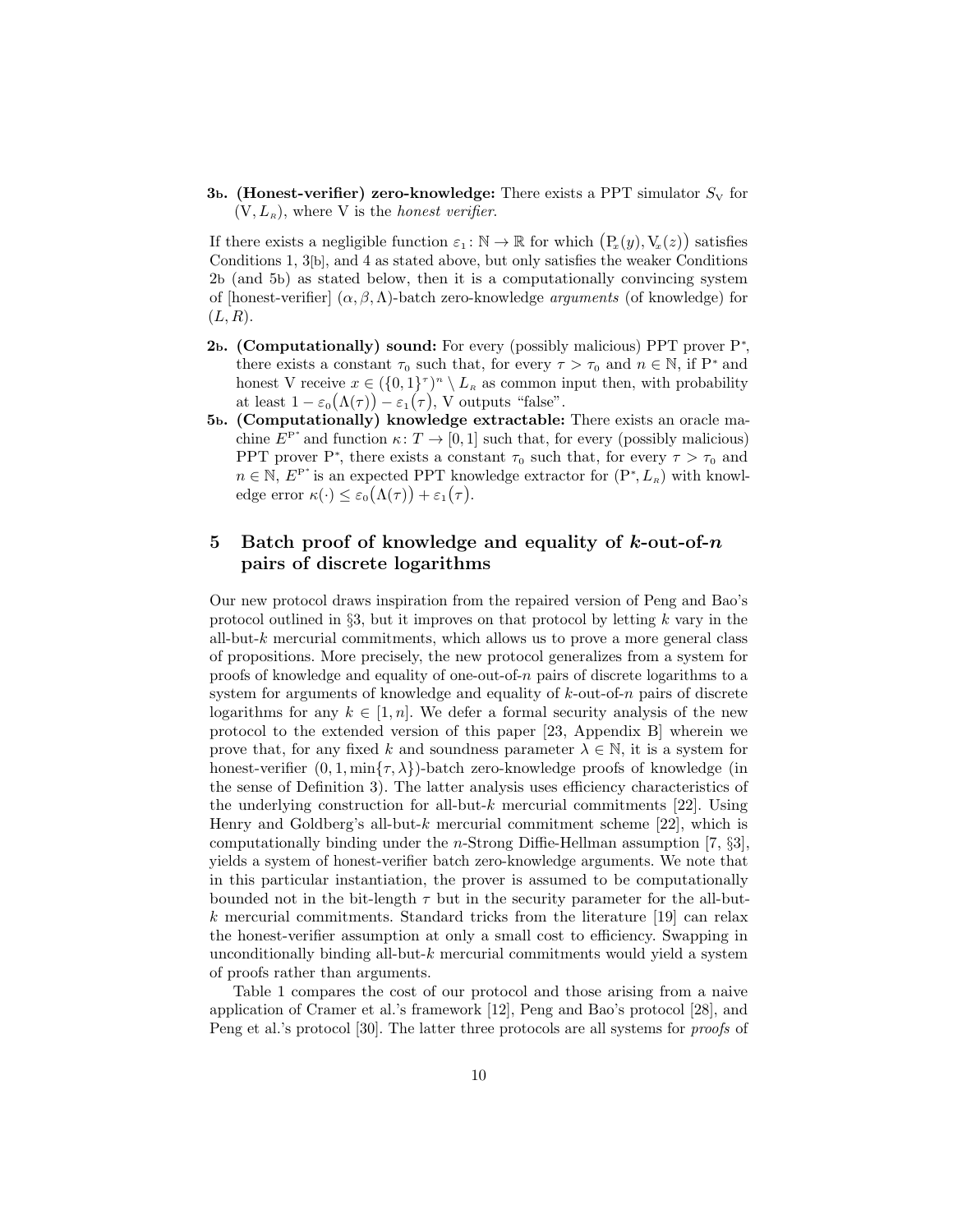| Protocol           | $\sqrt{C_{cation}}$        | Computation                      | $ C^{\text{one}}$ ise | $ B^{at}$ ch <sup>?</sup> | $\kappa$ -out-of- $n_1$ | Sound? |
|--------------------|----------------------------|----------------------------------|-----------------------|---------------------------|-------------------------|--------|
| Cramer et al. [12] | $\Theta(\tau n)$           | $\Theta(\tau n)$                 | (1,0)                 |                           | $k\in[1,n]$             |        |
| Peng-Bao [28]      | $\Theta(\tau + \lambda n)$ | $\Theta(\tau + \lambda n)$       | (0,1)                 |                           | $k=1$                   |        |
| Peng et al. [30]   | $\Theta(\tau + \lambda n)$ | $\Theta(\tau+\lambda n)$         | (0,1)                 |                           | $k = n$                 |        |
| This work          | $\Theta(\tau + \lambda n)$ | $\Theta(\tau + \lambda n \lg n)$ | (0, 1)                |                           | $k\in[1,n]$             |        |

<span id="page-10-0"></span>Table 1. This table compares the communication cost (in bits) and the computation cost (in  $\tau$ -bit multiplications) for four different protocols that each implement honestverifier zero-knowledge proofs of knowledge and equality of  $k$ -out-of-n pairs of discrete logarithms for some k in a group with  $\tau$ -bit order. The "**Concise**" column indicates the conciseness of the protocol (in the sense of Definition [3\)](#page-8-0); the "Batch?" column indicates if the protocol satisfies our definition of a batch proof; the "k-out-of-n" column lists values of k that the protocol supports; the "Sound?" column indicates if the protocol achieves overwhelming soundness in the soundness parameter  $\lambda$ . Note that  $\lambda = \tau$  in the protocol by Cramer et al.; for the other protocols, typically  $\lambda \ll \tau$  and  $\lambda$  is fixed as the smallest value yielding a palatable soundness error.

knowledge; ours is a system for arguments of knowledge. Observe that Peng et al.'s protocol is both sound and a batch protocol, but it only handles the simple  $k = n$  case, and that Peng and Bao's protocol is a batch protocol and handles the interesting  $k = 1$  case, but it is not sound. Cramer et al.'s framework is sound and handles every  $k \in [1, n]$ , but it is not a batch protocol.

#### 5.1 The protocol

Suppose that  $ABK = (ABK\text{-Init}, ABK\text{-Commit}, ABK\text{-Open}, ABK\text{-Verify})$  is a secure all-but-k mercurial commitment scheme. Fix a soundness parameter  $\lambda \in \mathbb{N}$  and use ABK-Init to generate a common reference string PK. Protocol [2](#page-11-0) implements a system for batch zero-knowledge proofs or arguments of knowledge and equality of k-out-of-n pairs of discrete logarithms for any pair of nonnegative integers  $(k, n)$ with  $k \leq n$  and  $n \leq n_0$ . In the protocol, we use  $\mathbf{V}_i^{n \times k}$  to denote the column-wise  $n \times k$  rectangular Vandermonde matrix with entries reduced modulo q:

$$
\mathbf{V}_q^{n \times k} = \begin{bmatrix} 1 & 1 & 1 & \cdots & 1 \\ 1 & 2 & 2^2 & \cdots & 2^k \\ 1 & 3 & 3^2 & \cdots & 3^k \\ \vdots & \vdots & \vdots & \ddots & \vdots \\ 1 & n & n^2 & \cdots & n^k \end{bmatrix} \mod q.
$$

Note that because q is prime with  $n < q$  and  $k \leq n$ , every subset of k rows of  $V_{\tau}^{N^{\kappa}}$  has full rank and thus forms a non-singular (i.e., invertible) square matrix modulo q. If desired, one could replace  $\mathbf{V}_q^{n \times k}$  with any other matrix that has this property when all arithmetic is modulo q.

The setting for the new protocol is similar to before. Both P and V know the same two generators  $g, h$  of an order-p group  $\mathbb{G}$ , the above-generated all-but-k reference string PK, and a set of  $n \in [1, n_0]$  pairs of group elements  $\{(g_i, h_i) \mid i \in$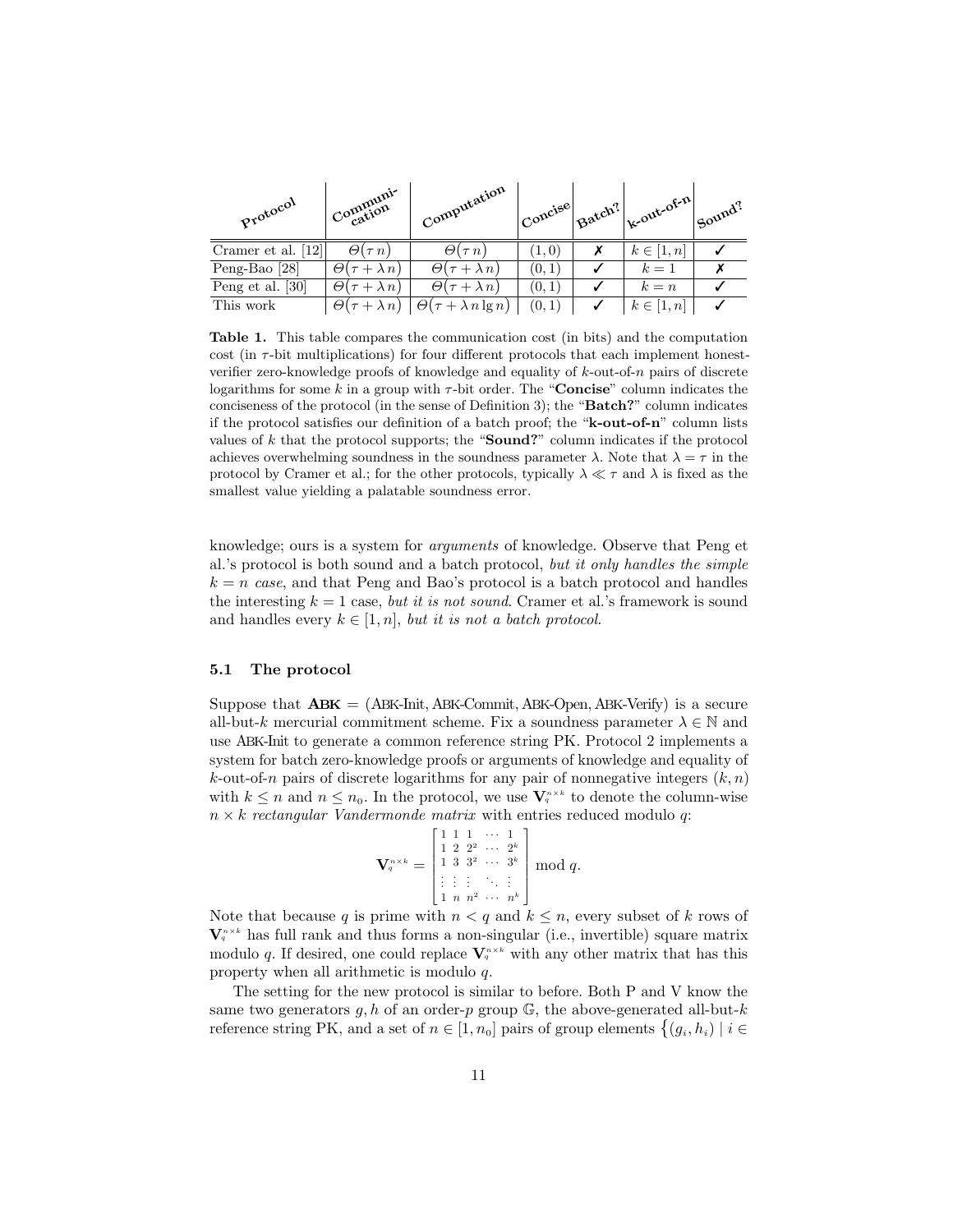$[1, n]$ , but only P knows a size-k subset  $S \subseteq [1, n]$  of indices and corresponding set  $x_s = \{x_j \in \mathbb{Z}_p \mid j \in S\}$  of exponents such that  $\log_g g_j = \log_h h_j = x_j$  for all  $j \in S$ . The goal of the protocol is for P to convince V that she knows such a  $(S, x<sub>S</sub>)$  pair without revealing any additional information. For ease of notation below, we let  $H = [1, n] \setminus S$  for the  $(S, x_S)$  pair that honest P is proving knowledge of.

Intuitively, our k-out-of-n proof replaces the all-but-one mercurial commitment from the repaired Peng-Bao proof with an all-but-k mercurial commitment. P commits to  $\{c_i \mid i \in H\}$  in Step P2, thus assuring V that she can choose at most  $k = |S|$  of the  $c_i$  after V sends the challenge in Step V3. Rather than challenge P to produce  $c_i$  that sum to c modulo q, V challenges P to produce  $c_i$  that obey a system of k non-degenerate linear constraints induced by  $\mathbf{V}_i^{n \times k}$  and the k free components in  $\langle c_1, \ldots, c_n \rangle$ . V verifies the constraints in Step V5 by checking if  $\langle c_1,\ldots,c_n\rangle\cdot\mathbf{V}^{n\times k}_{q} \stackrel{?}{=} \langle c,0,\ldots,0\rangle \pmod{q}$ ; the all-but-k commitment ensures that P chose all but  $k$  of the  $c_i$  before she received c. This assures V that c uniquely determined a size-k subset of the  $c_i$ , although he learns no information about which subset. From here, P essentially uses Peng et al.'s batch "AND" proof for the size- $k$  subset she is proving knowledge of, and "simulates" the proof for the remaining  $n - k$  predicates, as in a standard proof of partial knowledge.

#### <span id="page-11-0"></span>Protocol 2. (Generalized batch proof of partial knowledge).

- **V1:** Choose  $t_i \in_R [0, 2^{\lambda} 1]$  for each  $i \in [1, n]$ . Send  $(t_1, \ldots, t_n)$  to P.
- **P2:** Receive  $(t_1, \ldots, t_n)$  from V. Choose  $r \in_R \mathbb{Z}_p^*$  and  $c_i \in_R [0, q-1]$  for  $i \in H$ . Compute  $a = g^r \prod_{i \in H} g_i^{c_i t_i}$ ,  $b = h^r \prod_{i \in H} h_i^{c_i t_i}$ , and  $C \leftarrow$  ABK-Commit<sub>PK</sub>( $\langle c_1,$  $\ldots, c_n$ ). Send  $(a, b, C)$  to V.
- **V3:** Receive  $(a, b, C)$  from P. Choose  $c \in_R [0, q-1]$  and send it to P.
- **P4:** Receive c from V. Solve for  $\vec{c} = \langle c_1, \ldots, c_n \rangle \in \mathbb{Z}_q^n$  such that  $\vec{c} \cdot \mathbf{V}_q^{n \times k} \equiv$  $\langle c, 0, \ldots, 0 \rangle \pmod{q}$ , then compute  $v = r - \sum_{j \in S} c_j t_j x_j \bmod{p}$  and  $\omega \leftarrow$ ABK-Open<sub>PK</sub> $(\mathcal{C}, k, \vec{c})$ . Send  $(\vec{c}, v, \omega)$  to V.
- **V5:** Receive  $(\vec{c}, v, \omega)$  from P. Output "true" if and only if  $a = g^v \prod_{i=1}^n g_i^{c_i t_i}$ ,  $b =$  $h^v \prod_{i=1}^n h_i^{c_i t_i}, \ \vec{c} \cdot \mathbf{V}^{n \times k}_q \stackrel{?}{=} \langle c, 0, \ldots, 0 \rangle \pmod{q}, \text{ and } \text{ABK-Verify}_{\text{PK}}(\mathcal{C}, \vec{c}, k, \omega) \stackrel{?}{=}$ "true"; otherwise, output "false".

As before, some remarks about this protocol are in order. Protocol [2](#page-11-0) follows the same basic recipe as Protocol [1,](#page-2-1) with V starting the conversation in Step V1 by sending to P a list of short exponents for small-exponent batching. In fact, one easily sees by inspection that the repaired version of Protocol [1](#page-2-1) is just the special case of Protocol [2](#page-11-0) with  $k$  fixed to one. (The only difference being that the former protocol uses  $q = 2<sup>\lambda</sup> - 1$  since it does not require a prime q to guarantee linearly independent constraints.) Completeness holds trivially by inspection and constructing a simulator for honest V is equally straightforward. In the extended version of this paper [\[23,](#page-15-6) Appendix B], we prove that using Henry and Goldberg's all-but- $k$  mercurial commitment construction [\[22\]](#page-15-10) in our protocol yields a system for honest-verifier  $(0, 1, \min\{\lg p, \lambda\})$ -batch zeroknowledge arguments of knowledge of a size-k subset  $S \subseteq [1, n]$  of indices and corresponding set  $x_s = \{x_j \in \mathbb{Z}_p \mid j \in S\}$  of exponents such that  $\log_g g_j =$  $\log_h h_i = x_i$  for all  $j \in S$ .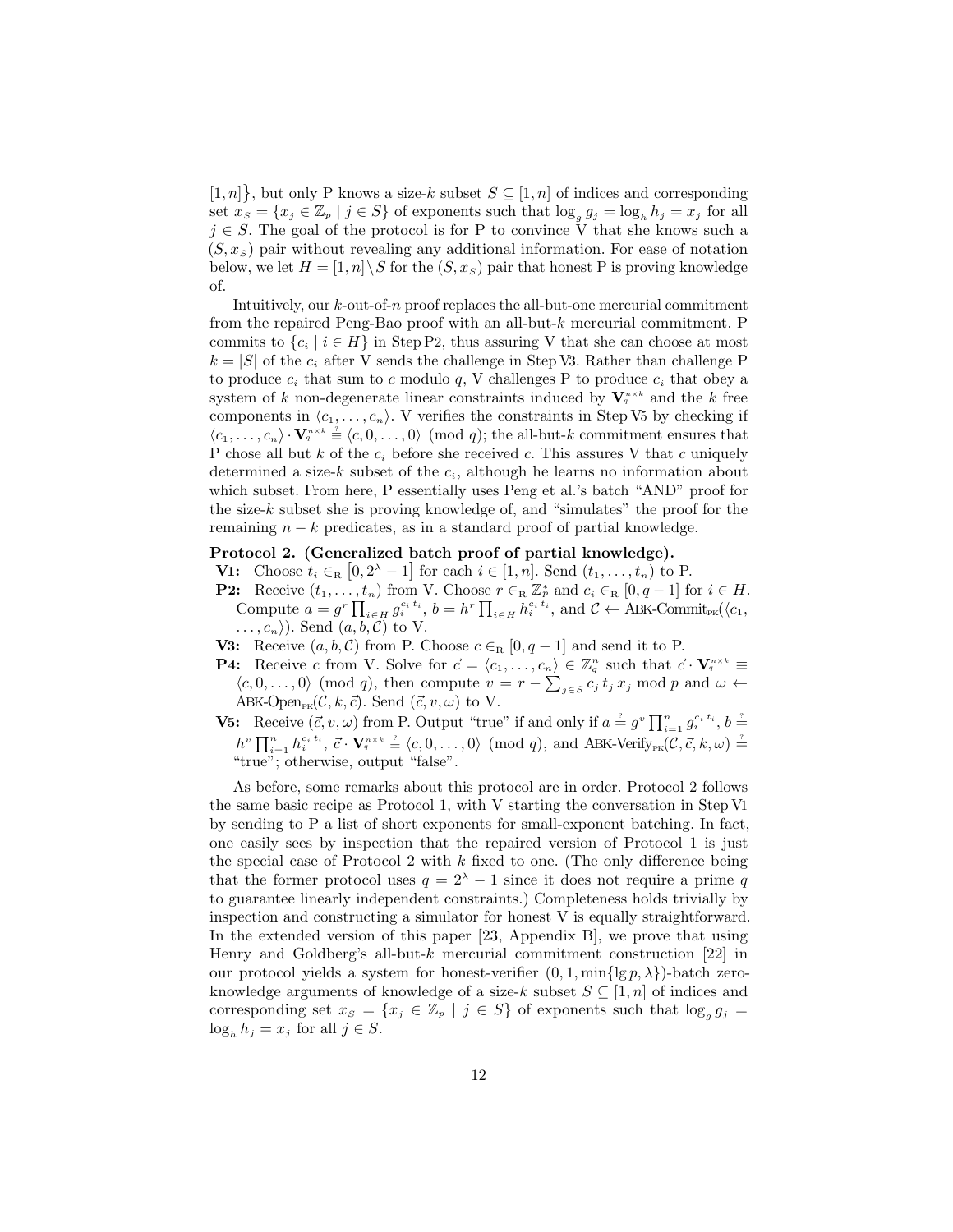### <span id="page-12-0"></span>6 Applications

In the introduction, we listed the following example applications in which the need to prove propositions about large batches of predicates naturally arise: cryptographic voting  $[11, 25]$  $[11, 25]$  $[11, 25]$ , anonymous blacklisting and reputation systems  $[2, 3]$  $[2, 3]$  $[2, 3]$ , priced symmetric private information retrieval [\[24\]](#page-15-2), threshold ring signatures [\[34\]](#page-15-3), verifiable mix networks [\[21,](#page-15-4) [31\]](#page-15-5), and cryptographic auctions [\[9\]](#page-14-3). We now briefly discuss how our new protocol can directly speed up and extend two such constructions from the literature.

Symmetric private information retrieval. Henry, Olumofin, and Goldberg [\[24\]](#page-15-2) describe a symmetric variant of Goldberg's information-theoretic private information retrieval protocol [\[16\]](#page-14-16) that achieves data privacy by having each client commit to her query using polynomial commitments [\[26\]](#page-15-12) and then exhibit a zero-knowledge proof that the committed query is "well formed". The final step in their proof—which dominates the computation cost of their enhancements and contributes considerable communication overhead to the protocol—is a proof of equality of one-out-of-r pairs of discrete logarithms, where r is the number of records in the database. The authors suggest small-exponent batch testing to speed up the verification at the database servers; however, playing the role of prover in that interaction still accounts for a significant fraction of a client's per-query computational expenditure. Simply swapping in our protocol leads to significant reductions in both the computation overhead and the communication overhead of their protocol.

Cryptographic voting systems. The JCJ protocol of Juels, Catalano, and Jakobsson [\[25\]](#page-15-0) underlies a number of protocols for coercion-resistant, receipt-free verifiable Internet voting [\[1,](#page-13-2)[11,](#page-14-1)[35\]](#page-15-13); indeed, Spycher et al. [\[32\]](#page-15-14) opine that "[JCJ is] the only known protocol for remote e-voting that offers individual verifiability and receipt-freeness simultaneously under somewhat acceptable trust assumptions". The bottleneck operation in JCJ is its vote authorization phase, which eliminates fake votes and duplicate votes prior to tallying. The computational cost of both steps grows quadratically in the number of votes cast: JCJ detects fake votes by having voters attach zero-knowledge proofs (made non-interactive via the Fiat-Shamir heuristic [\[13\]](#page-14-17)) that they are on the registered voters roster, and it detects duplicate votes by employing a pairwise plaintext equivalence test on each vote. Several papers suggest strategies that can detect duplicate votes in linear time [\[1,](#page-13-2) [32,](#page-15-14) [35\]](#page-15-13); however, eliminating fake votes in linear time appears to necessitate a weakening the protocol's security guarantees. In particular, some existing schemes have voters prove membership within some smaller *anonymity* set rather than the entire roster [\[11,](#page-14-1) [32\]](#page-15-14). Our batch proof of partial knowledge may help to reduce the cost of this step and thereby allow for significantly larger anonymity sets; for smaller elections, it might even make the quadratic algorithm practical.

A second cryptographic operation that frequently arises in end-to-end verifiable voting systems is "proofs of re-encryption" of El Gamal ciphertexts: that is,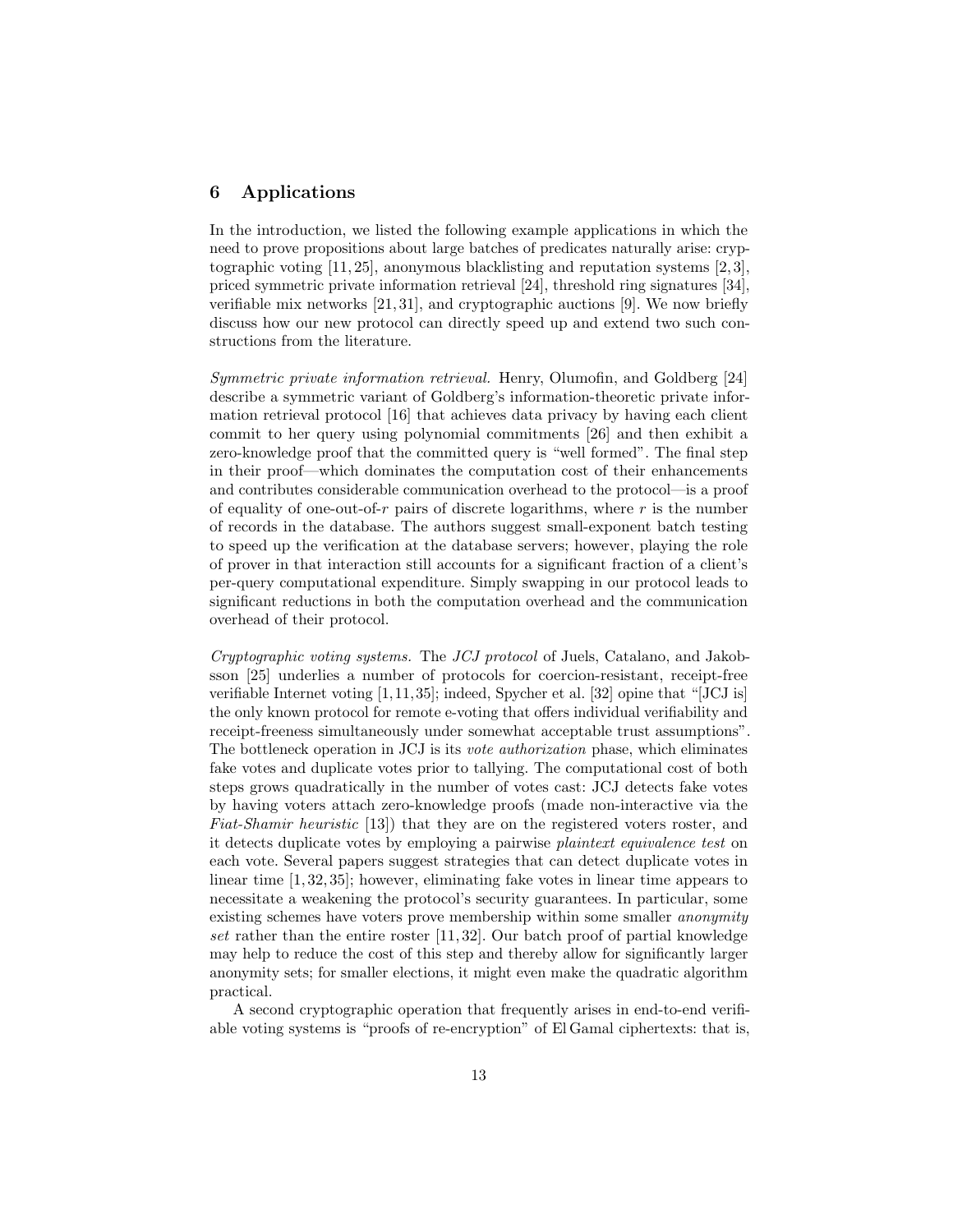given two sets of pairs  $\{(g^{y_i}, m_i h^{y_i}) \mid i \in [1, n]\}$  and  $\{(g^{y'_i}, m'_i h^{y'_i}) \mid i \in [1, n]\}$  of El Gamal ciphertexts encrypted under public key  $h = g^x$ , prove that  $m_i = m'_i$  for all  $i \in S$  (where S is a subset of indices suitably defined by the application). Such proofs work by considering the quotients  $(m_i h^{y_i})/(m_i' h^{y_i'}) = (m_i/m_i') h^{y_i - y_i'}$  and  $g^{y_i}/g^{y_i'} = g^{y_i-y_i'}$  and noting that  $\log_h(m_i/m_i')h^{y_i-y_i'} = \log_g g^{y_i-y_i'}$  if and only if  $m_i = m'_i$ . Thus, batch proofs of knowledge and equality for k-out-of-n pairs of discrete logarithms imply batch proofs of re-encryption of  $k$ -out-of-n El Gamal ciphertexts.

# <span id="page-13-1"></span>7 Conclusion

We have examined "batch zero-knowledge" protocols for communication- and computation-efficient proofs of propositions composed of many simple predicates. Our primary contribution is a novel system for batch zero-knowledge arguments of knowledge and equality of k-out-of-n discrete logarithms for fixed  $k \in [1, n]$ . We also suggested the first general definitions for *batch zero-knowledge proofs and* arguments (of knowledge). Our new definitions introduce a conciseness property that describes the asymptotic performance of a protocol relative to one formed by sequential composition of single-instance protocols. Our new argument system came about when we analyzed and uncovered a critical flaw in the security proof for Peng and Bao's [\[28\]](#page-15-8) batch proofs of knowledge and equality of oneout-of-n discrete logarithms. A malicious prover can exploit the flaw to cause unsuspecting verifiers to accept proofs when the claimed equality of logarithms is false. Fortunately, we showed that the flaw is not fatal: we sketched a fix based on all-but-k mercurial commitments with  $k = 1$  and then generalized to our main result by varying  $k$  in the repaired protocol. In addition, we illustrated the usefulness of our new protocol by sketching some example applications where its adoption could result in noteworthy speedups.

Acknowledgements. We thank Jalaj Uphadyay and Colleen Swanson for helpful discussions and the anonymous reviewers for their comments. The first author is supported by a GO-Bell Graduate Scholarship and by the Natural Sciences and Engineering Research Council of Canada (NSERC) through a Vanier Canada Graduate Scholarship. The second author thanks NSERC for further funding this research through a Discovery Grant and a Discovery Accelerator Supplement.

# References

- <span id="page-13-2"></span>1. Araujo, R., Foulle, S., Traoré, J.: A practical and secure coercion-resistant scheme for remote elections. In: Frontiers of Electronic Voting. Volume 07311 of Dagstuhl Seminar Proceedings., Schloss Dagstuhl, Germany (July 2007)
- <span id="page-13-0"></span>2. Au, M.H., Tsang, P.P., Kapadia, A.: PEREA: Practical TTP-free revocation of repeatedly misbehaving anonymous users. ACM Transactions on Information and System Security 14(4) (December 2011) pp. Article No. 29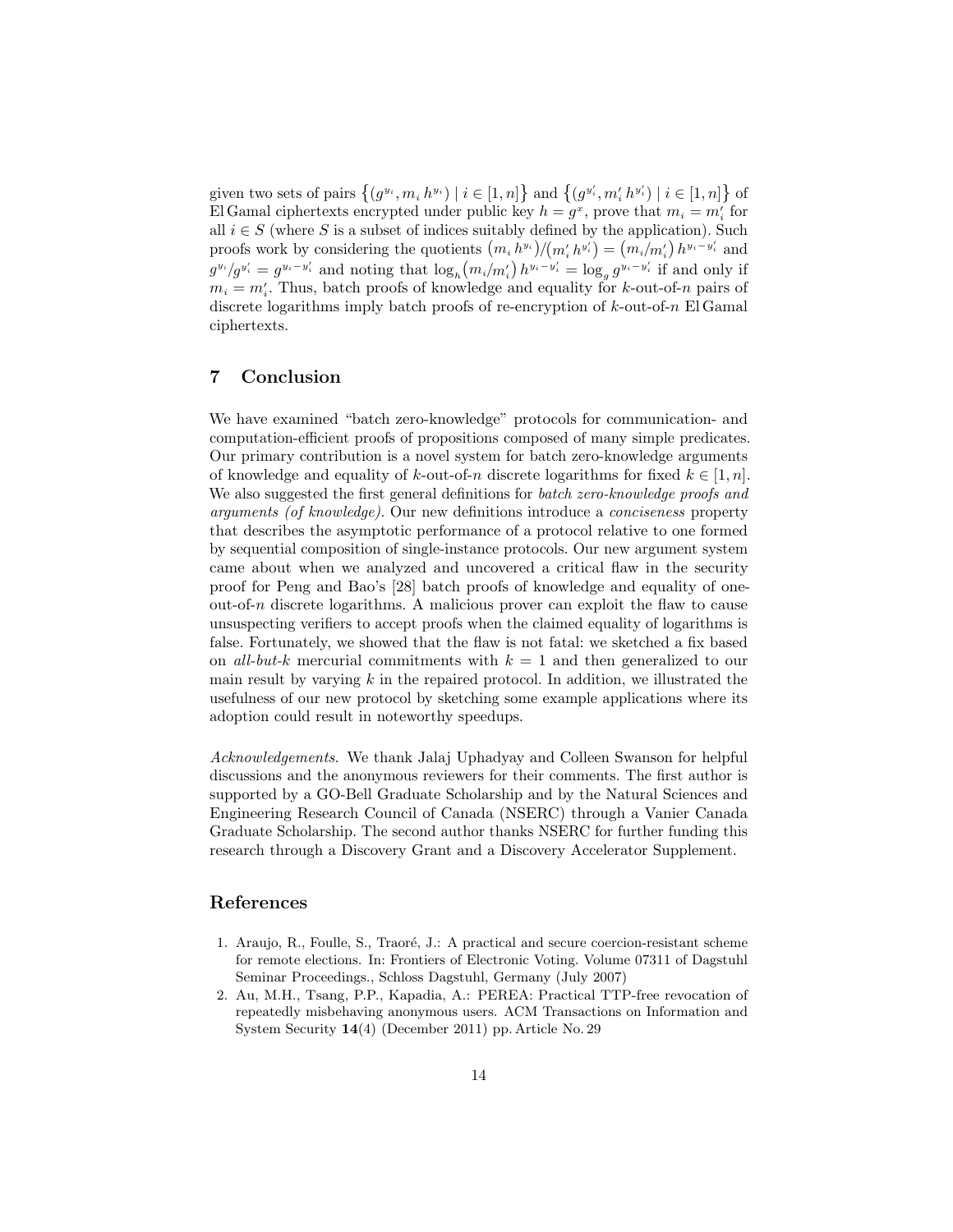- <span id="page-14-2"></span>3. Au, M.H., Kapadia, A., Susilo, W.: BLACR: TTP-free blacklistable anonymous credentials with reputation. In: Proceedings of NDSS 2012, San Diego, CA, USA (February 2012)
- <span id="page-14-4"></span>4. Bellare, M., Garay, J.A., Rabin, T.: Batch verification with applications to cryptography and checking. In: Proceedings of LATIN 1998. Volume 1380 of LNCS., Campinas, Brazil (April 1998) pp. 170–191
- <span id="page-14-5"></span>5. Bellare, M., Garay, J.A., Rabin, T.: Fast batch verification for modular exponentiation and digital signatures. In: Proceedings of EUROCRYPT 1998. Volume 1403 of LNCS., Espoo, Finland (June 1998) pp. 236–250
- <span id="page-14-11"></span>6. Bellare, M., Goldreich, O.: On defining proofs of knowledge. In: Proceedings of CRYPTO 1992. Volume 740 of LNCS., Santa Barbara, CA, USA (August 1992) pp. 390–420
- <span id="page-14-14"></span>7. Boneh, D., Boyen, X.: Short signatures without random oracles and the SDH assumption in bilinear groups. Journal of Cryptology 21(2) (April 2008) pp. 149– 177
- <span id="page-14-7"></span>8. Brands, S., Demuynck, L., De Decker, B.: A practical system for globally revoking the unlinkable pseudonyms of unknown users. In: Proceedings of ACISP 2007. Volume 4586 of LNCS., Townsville, Australia (July 2007) pp. 400–415
- <span id="page-14-3"></span>9. Cachin, C.: Efficient private bidding and auctions with an oblivious third party. In: Proceedings of CCS 1999, Singapore (November 1999) pp. 120–127
- <span id="page-14-9"></span>10. Catalano, D., Fiore, D., Messina, M.: Zero-knowledge sets with short proofs. In: Proceedings of EUROCRYPT 2008. Volume 4965 of LNCS., Istanbul, Turkey (April 2008) pp. 433–450
- <span id="page-14-1"></span>11. Clark, J., Hengartner, U.: Selections: Internet voting with over-the-shoulder coercionresistance. In: Proceedings of FC 2011. Volume 7035 of LNCS., Gros Islet, St. Lucia (February 2011) pp. 47–61
- <span id="page-14-6"></span>12. Cramer, R., Damgård, I., Schoenmakers, B.: Proofs of partial knowledge and simplified design of witness hiding protocols. In: Proceedings of CRYPTO 1994. Volume 839 of LNCS., Santa Barbara, CA, USA (August 1994) pp. 174–187
- <span id="page-14-17"></span>13. Fiat, A., Shamir, A.: How to prove yourself: Practical solutions to identification and signature problems. In: Proceedings of CRYPTO 1986. Volume 263 of LNCS., Santa Barbara, CA, USA (August 1986) pp. 186–194
- <span id="page-14-13"></span>14. Fürer, M.: Faster integer multiplication. SIAM Journal on Computing 39(3) (2009) pp. 979–1005
- <span id="page-14-8"></span>15. Gennaro, R., Leigh, D., Sundaram, R., Yerazunis, W.S.: Batching Schnorr identification scheme with applications to privacy-preserving authorization and lowbandwidth communication devices. In: Proceedings of ASIACRYPT 2004. Volume 3329 of LNCS., Jeju Island, Korea (December 2004) pp. 276–292
- <span id="page-14-16"></span>16. Goldberg, I.: Improving the robustness of private information retrieval. In: Proceedings of IEEE S&P 2007, Oakland, CA, USA (May 2007) pp. 131–148
- <span id="page-14-12"></span>17. Goldreich, O.: A note on computational indistinguishability. Information Processing Letters 34(6) (1990) pp. 277–281
- <span id="page-14-10"></span>18. Goldreich, O., Micali, S., Wigderson, A.: Proofs that yield nothing but their validity or languages in NP have zero-knowledge proof systems. Journal of the ACM 38(3) (July 1991) pp. 691–729
- <span id="page-14-15"></span>19. Goldreich, O., Sahai, A., Vadhan, S.P.: Honest-verifier statistical zero-knowledge equals general statistical zero-knowledge. In: Proceedings of STOC 1998, Dallas, TX, USA (May 1998) pp. 399–408
- <span id="page-14-0"></span>20. Goldwasser, S., Micali, S., Rackoff, C.: The knowledge complexity of interactive proof systems (extended abstract). In: Proceedings of STOC 1985, Providence, RI, USA (May 1985) pp. 291–304